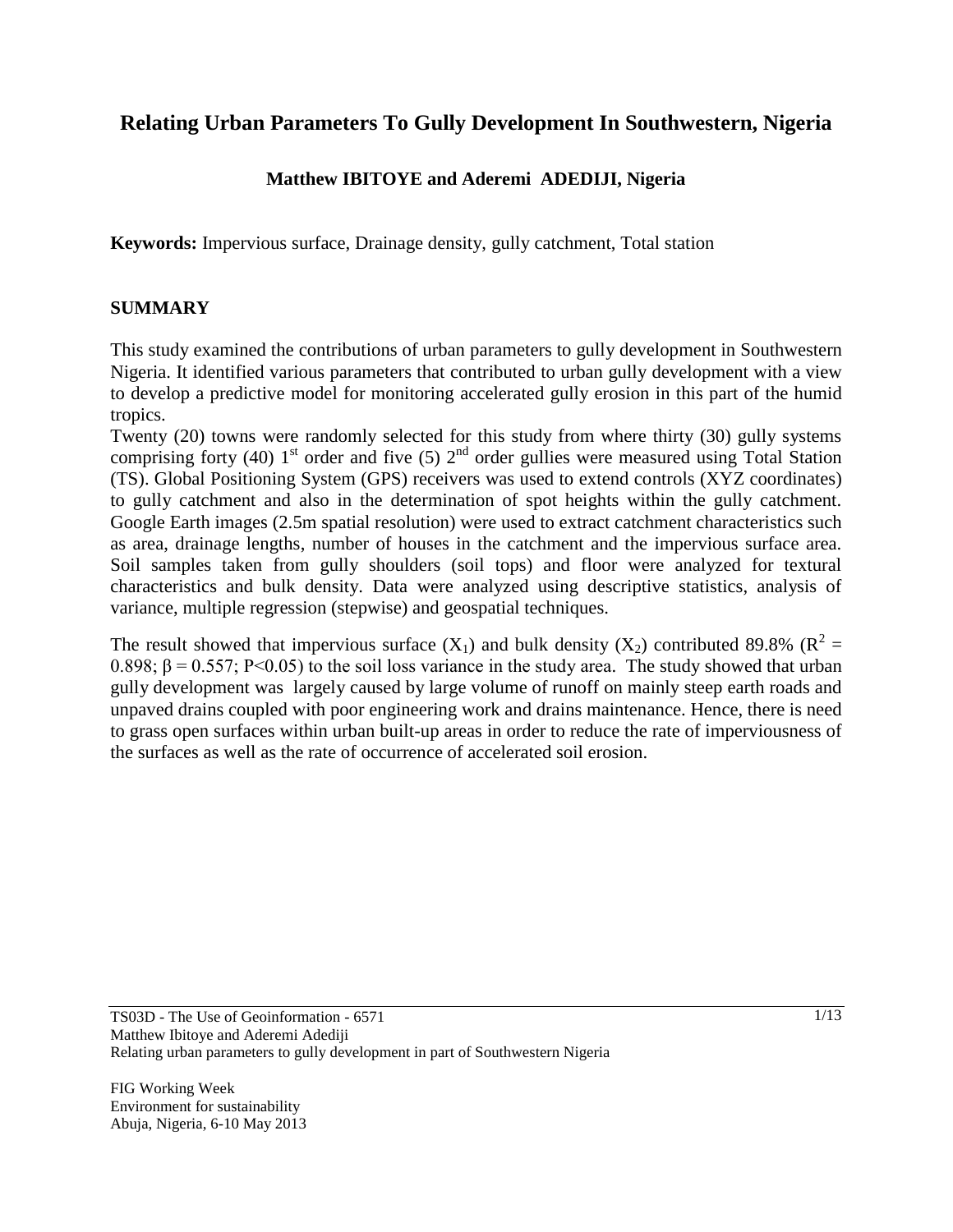## **Relating Urban Parameters To Gully Development In Southwestern, Nigeria**

## **Matthew IBITOYE and Aderemi ADEDIJI, Nigeria**

## **1. INTRODUCTION**

Gullies have been recognized as an important environmental threat in many parts of the world (Ionita, 2006). This phenomenon has been identified as a major factor in soil degradation, water quality deterioration and changes in river channel morphology in the humid tropics (Meijerink et al, 1994). Gullying could become even more severe in areas of high population growth and high rainfall intensity (Marker and Sidorchuk, 2003). Gullies assume (diverse) destructive dimensions in many parts of the world particularly in the urban environment. The exposure of tree roots, building foundations, utilities (e.g. electric and tele-communication poles, water pipes) and other structures are evidence of erosion problems in most of Nigerian towns and villages. In fact, Jeje (2005) observed that accelerated erosion in form of gullying was to a large extent an urban phenomenon in Southwestern Nigeria.

Several studies exist on the effects of urbanization on soil and sediment loss in both the temperate and tropic regions. For instance, Harvey (1974), Gregory (1977), Hollis (1975), Walling (1979), Hooke (1980), Sawatsky and Tuttle, (1996), as well as Lei (2008) among others carried out several studies on the effects of urbanization on soil erosion and sediment loss in the temperate regions and Heede, (1970), Rapp, (1975), Akintola, (1978), Gupta, (1984), Oyegun, (1987), Okoye, (1988), Ebisemiju, (1989a and 1989b), Jeje and Ikeazota, (2002), Jeje, (2005), Aziegbe, (2006), Ionita, (2006), Jimoh, (2008) among others carried out several studies on accelerated erosion in urban environment in the tropics. Also, the conference of International Association of Geomorphologists (IAG) in 1986 focus attention on urban erosion and local organizing committee (LOC) led an excursion to several eroded areas particularly gullies in the city of Manchester. The focus of the meeting by SCOPE – IUG in 1999 was also on sediment loss from cities. Since these conferences, the issue of urban erosion has been on the front burner among geomorphologists.

In many of these studies, attention was focused mostly on the contributions of climate, soil characteristics and anthropogenic factors to gully development, neglecting the contributions of catchment parameters such as urban soil, impervious surface, drainage density and other urban land use characteristics. Therefore, this present study attempts to examine the various parameters influencing urban gully development in this part of humid tropics. In other words, the study will evaluate the effects of all the various characteristics of urban land surface on gully development with the aim to identifying which of the parameters is most important in predicting urban gully growth. This is very important if urban gullying is to be controlled and remediated.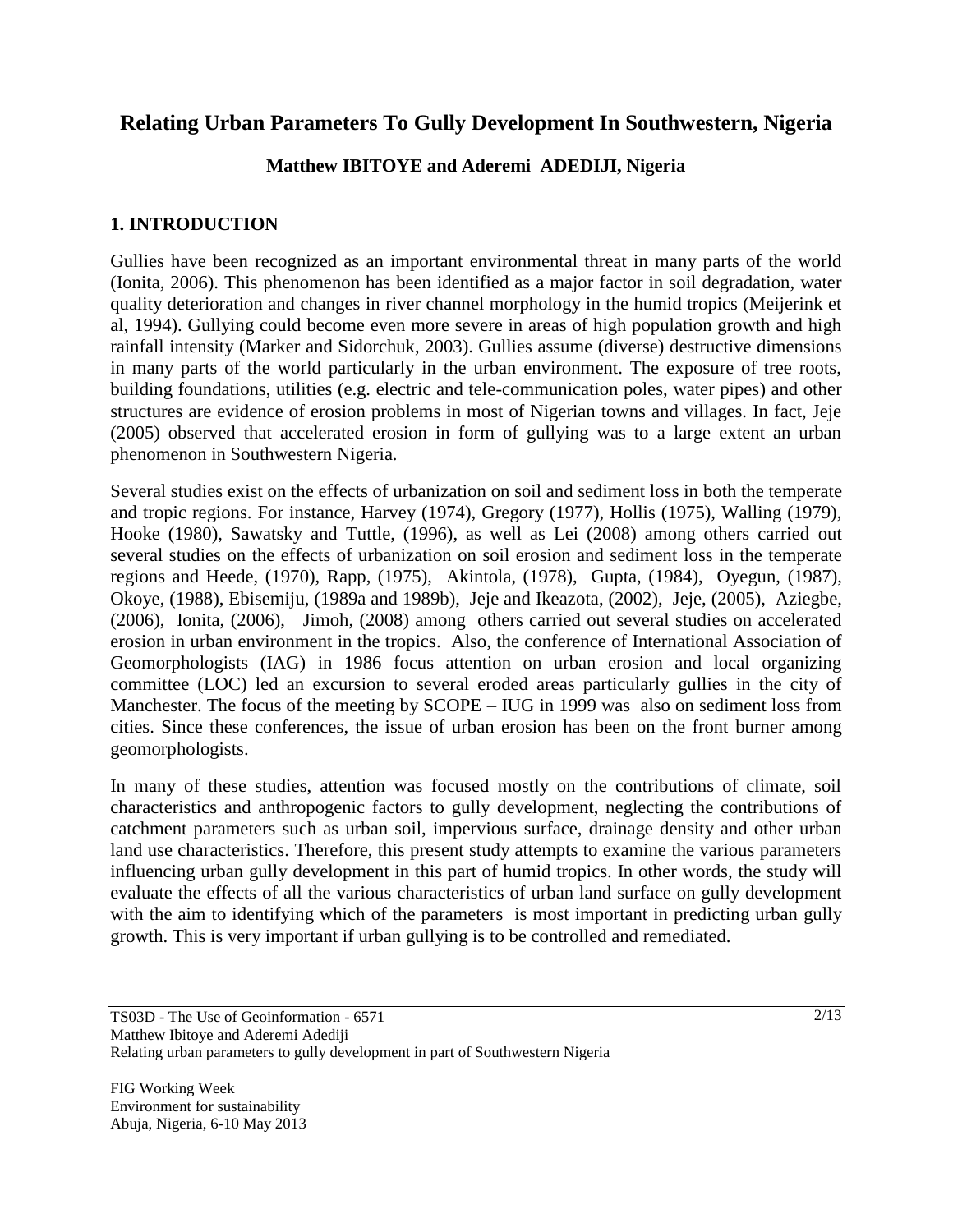### **2. STUDY AREA**

The former Ondo State (now Ondo and Ekiti) of Southwestern Nigeria constituted the study area. The study area is underlain by the sedimentary formation to the south and Basement Complex rock to the north. The choice of the study area was as a result of its true representation of Southwest Nigeria (excluding Lagos State) in terms of geology and physiographical characteristics. The study area which is part of the eastern section of Southwest Nigeria, lies between latitude  $5^{\circ}$  57` N and  $9^{\circ}$  12` N and longitude  $2^{\circ}$  40` E and  $6^{\circ}$  03` E (Figures 1).

The population of the study area is  $5,825,236$  (Ondo  $-3,441,024$  and Ekiti  $-2,384,212$ ) (NPC, 2006). The people of the region are predominantly Yorubas comprising sub groups such as, Akures, Ekitis, Ondos, Ikales and Ilajes and settled in various sized villages and urban centres. As observed by Jeje (1988), the development of most of these towns and villages occurred without any systematic planning. Buildings sprang up without recourse to physical planning particularly during the evolution of traditional urbanization which took place after the Yoruba civil wars at the end of the 19th and early  $20<sup>th</sup>$  centuries. Some of these towns had a modicum of planning during the colonial period, with the result that high density residential areas adjoined low density fairly laid out residential areas which was joined to the traditional areas and they are high density urban cores. The poor execution of planning policies (residential layout design and implementation), often result in accelerated soil erosion in the study area and thus making the problem an urban phenomenon in contrast to gullying in Southestern Nigeria which is both rural and urban.

The study area is underlain especially to the southern part by Post-jurassic Sedimentary and quartzite, quartz-schist, magnetite, gneisses, granite gneisses, charnockites and coarseporphritibiotite granite rocks of Precambrian Basement Complex (Anifowose, 1989). Specifically, Oke Imesi, Ijero, Efon, Ilawe axis of the study area was underlain by major rocks of the Ife-Ilesa Schist belt which comprises of Amphibolite Complex Schists and Quartzite sequence (Elueze, 1988). The rocks constitute parent materials of the Oke Messi Soil Association which comprised of different soil series. The most important are the gravelly, sandy and hill drift series (Jeje, 2005). The study area is underlain by the Ferruginous Tropical soils at the northern part, Ferralitic soils at the central and hydromorphic soils formed on fluvial and lacustrine alluvium in the southern part (Smyth and Montgomery, 1962). The most important are the gravelly, sandy and hill drift series (Jeje, 2005). The study area is characterized by humid tropical climate (Am Koppen's climatic classification) with mean annual temperature of  $27^\circ$  C and a mean annual rainfall ranging between 1250mm and 1400mm, distributed between the months of March and October with peaks in July and September, and short dry spells in August, whose occurrence however varies from year to year. (Akinbote et al, 2008). The rainfall effectiveness is between 6- 9 months in the year (Udo, 1978) but in recent years the rains started much earlier in February in some parts of the study area ( Odekunle, 1997, Omogbai, 2010). From November through February, the area experiences the dry season due to the prevalence of the dust laden north-east trade winds (cT air masses) that blow across the region, loaded with fine dust from the Sahara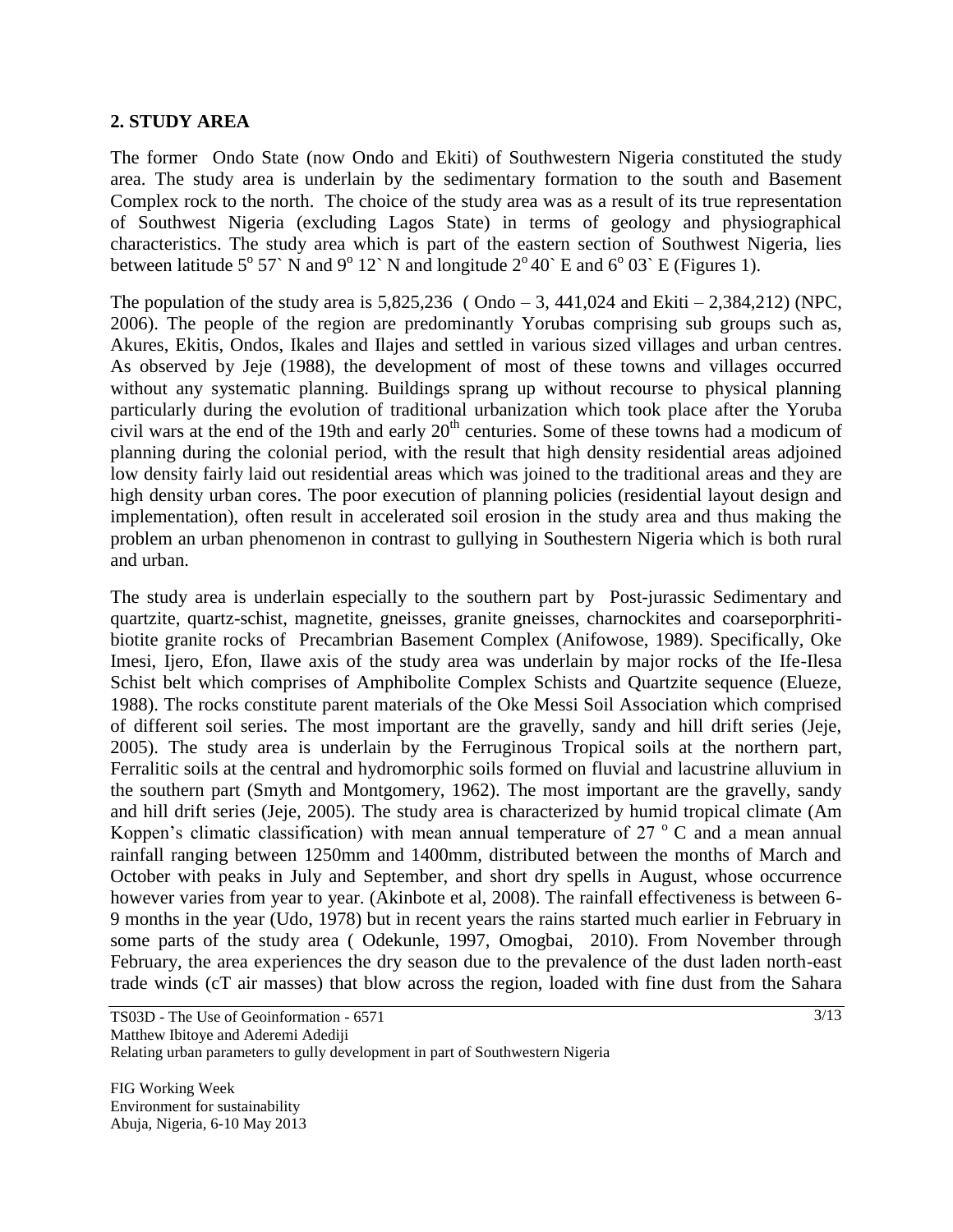with short periods of haze weather, locally referred to as harmattan.. The onset and withdrawal of the rains are marked by thunderstorms accompanied by high rainfall intensity (Odekunle, 1997).

## **3. MATERIAL AND METHODS**

Both primary and secondary data were used for this study. The values of existing Ground Control Points (GCPs) were collected from Survey Sections of the States Ministry of Lands and Housing in Akure and Ado Ekiti, respectively. Where the points were found to be insufficient or too far from the gully sites, a single frequency geodetic Global Positioning System (GPS, South H66 and H68) was used to provide more control points. The positional coordinates (Easting and Northing and Elevations) obtained through this method were later used for correction and geo-referencing of the Google Earth imageries (2.5m spatial resolution) used in the study area. Population data of selected settlements in the study area were collected from the Federal Office of Statistics while rainfall data were collected from the Agro-climatological and Ecological Project Office, Ministry of Agriculture, Forest Resources, Akure and Ado Ekiti, respectively.

Twenty (20) towns were randomly selected from a list of 25 towns with cases of serious gully erosion problem. Thirty (30) gully systems comprising forty (40)  $1<sup>st</sup>$  order and five (5)  $2<sup>nd</sup>$  order gullies were selected for the study. The gully catchments were delineated on the ground and from Google Earth imageries. Spot heights (terrain configuration) of the catchment was determined using GPS receivers in a 'track-and-go' method at approximately 50m grid interval. For each gully, the information stored in the memory compartment of GPS was downloaded and processed with the aid of the manufacturer's software to get the X, Y, Z values of each point. The processed data were stored in the Notepad of Microsoft Office.

The dimension ( length, width, depth and gully surface area) of each gully was measured using Total Station (TS) with angular and linear accuracy of 2 seconds and  $\pm 2$ mm + 2ppm (see Ibitoye, 2012). With the hard copies of Google Earth imageries, the entire area routing runoff into the gullies (catchment area) was identified physically in the field and delineated along the catchment or drainage divide. Infill developments (developments after the imageries have been captured) such as buildings, drainages, roads and impervious surface were also identified in the field. The Google Earth imageries were geo-referenced with the values of well dispersed and well distributed Ground Control Points (GCPs) that are identifiable on the imageries using AutoCAD Land Development version 2007. All features of interest (buildings, drainages, roads and impervious surfaces) were later digitized on screen and their values estimated using geostatistical tool of the software. The summation of all the drainage lengths, both macro and micro channels, were made and divided by area of catchment to produce drainage density for each catchment.

Soil samples were taken from gully shoulders ( tops) and floors. The number of samples from each gully depends on the length and slope gradient of gully catchment (U.S.Dept. of Agric, 2009). Based on this principle 45 samples were collected for textural analysis. In addition, core sample were also taken using McCauley sampler for the determination of soil bulk density which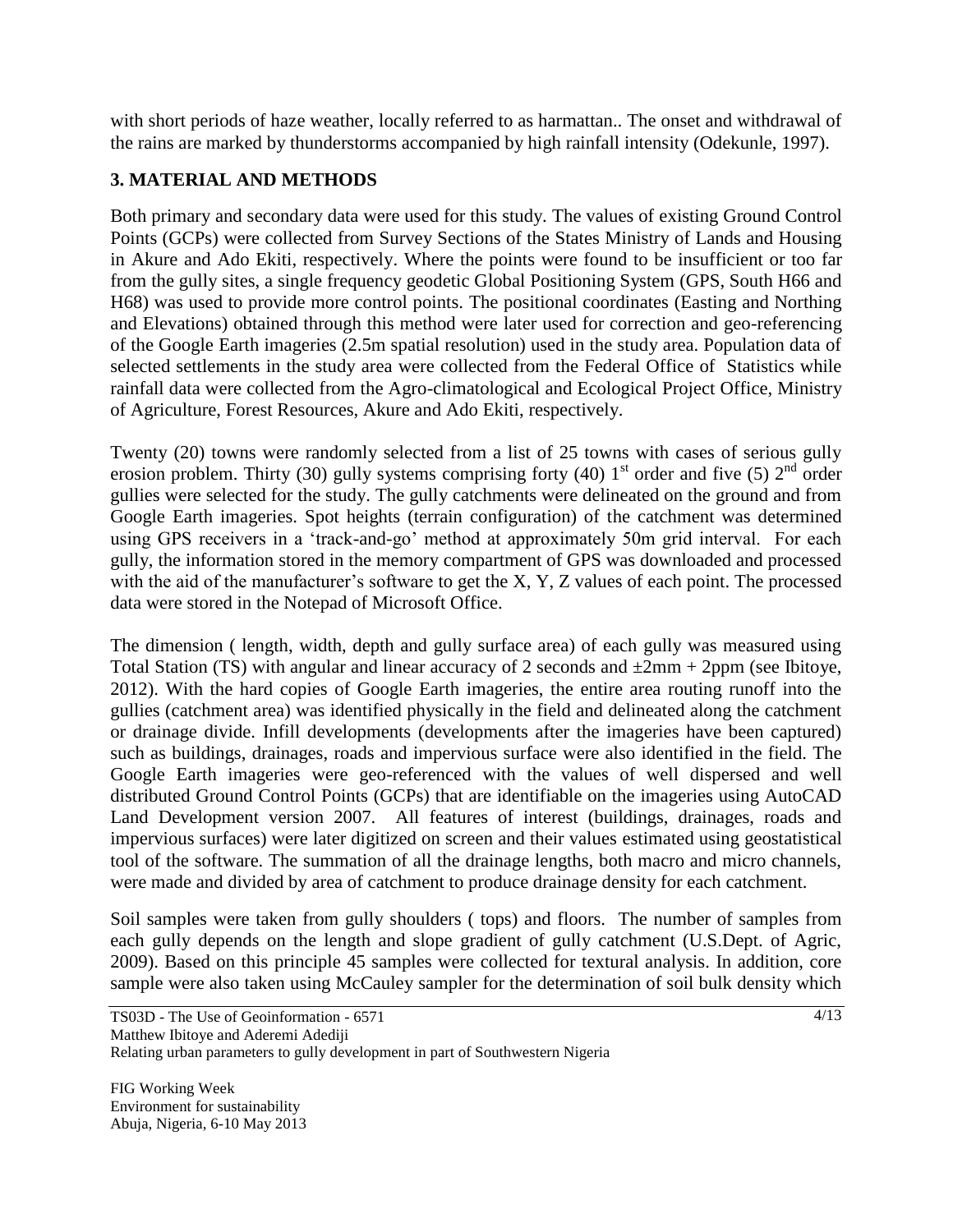was used to estimate the weight of sediment loss (tonnes). The details of the methods adopted in the study is documented elsewhere (Ibitoye, 2012). Data collected was analyzed using descriptive statistics, Analysis of Variance, multiple regression (stepwise) and geospatial techniques The level of contribution of each variable in the overall gully development in the study area was determined using Factor Analysis (FA) and multiple (stepwise) regression analysis in order to determine the most important parameter for predicting sediment loss from studied gullies in the study area. The factor Analysis was used in order to remove multicollinearity in the data. These statistical analyses were done using SPSS statistical packages.

## **4. RESULTS**

The physical characteristics of soils in the studied gullies are shown in Table 1. The values for both the gully top and floor are presented in the Table 1. As evident from Table 1, the values of bulk density obtained at the top soil, ranged between 1.29  $g/cm<sup>3</sup>$  at Ijero and 1.82  $g/cm<sup>3</sup>$  at Oke Ibedo, Ilawe with a mean of  $1.53\pm0.112$  g/cm<sup>3</sup> while the gully floor has values ranging from 1.49 g/cm<sup>3</sup> at Odo Owa to 1.96 g/cm<sup>3</sup> at Usin, Ikole and a mean of 1.72 $\pm$  0.135 g/cm<sup>3.</sup> As shown in the table, all the soil sampled irrespective of depth, exhibited high bulk density values which are far above  $1.0 - 1.3$  g/cm<sup>3</sup> considered for well aggregated forest or grassland vegetation (Babalola, 1988, Hagan et al, 2010). The soil moisture values at the upper soil level ranging from 7.3% at Odo Iro, Oke Imesi to 20.89% at Odo Osun, Igbara Oke and a mean value of 14.56%. On the gully floor, the values varied from 10.38% at Ita Osun to 21.94% at Osinle and have a mean value of 16.32%. The soils in the study area are predominantly sandy clay with mean percentage of sand (53.43%), while clay and silt were 32.45% and 14.12%, respectively at the top soil layer. On the gully floor, clay content exhibits highest mean percentage of 44.88%, followed by sand (42.64%) and silt (12.48%). The table also revealed that the proportion of sand decreases with soil depth while clay content increases with soil depth. This showed that soil would be more resistant to gullying process and thus, the V-shaped profiles observed in most of the gullies. At the gully top, the values of clay ratio ranged between 1.00 and 3.60 at Oke Ibedo, Ilawe and Ayeka, Okitipupa, respectively with a mean value of 2.30. The value at the gully floor was between 0.49 at Ikalako, Aramoko and 4.06 at Odo Osun, Igbara Oke with a mean value of 1.48.

Table 2 shows some physiographic attributes of catchment area of individual gully systems. The catchment area ranged from 1.18 hectare at Osinle in Akure to 77.265 hectares at Eddy Hotel, Ilutitun. A total sum of 1075878.151m drainage channel lengths conducted runoff over a total catchment area of about 501.248 ha, out of which 439.177 ha (88%) formed the primary catchment (areas that primarily conducted surface runoff that initiated gully formation). The drainage density ranged from 0.100 at Owo to 0.380 at Odo Osun, Igbara Oke. The table further reveals that about 420.993 ha (84%) of the catchment was impervious being covered with 6094 houses. The catchments had housing density which ranging from 4.11 per hectare at Methodist, Ikole to 34.233 at Oke Ibedo, Ilawe. The generalized catchment slope gradients range from approximately  $1^0$  04' 21'' at Odo Osun in Igbara Oke to  $8^0$  24' 40'' at Agbangudu, in Ijero. Based on slope characteristics, the catchments can generally be regarded as flat. As expected,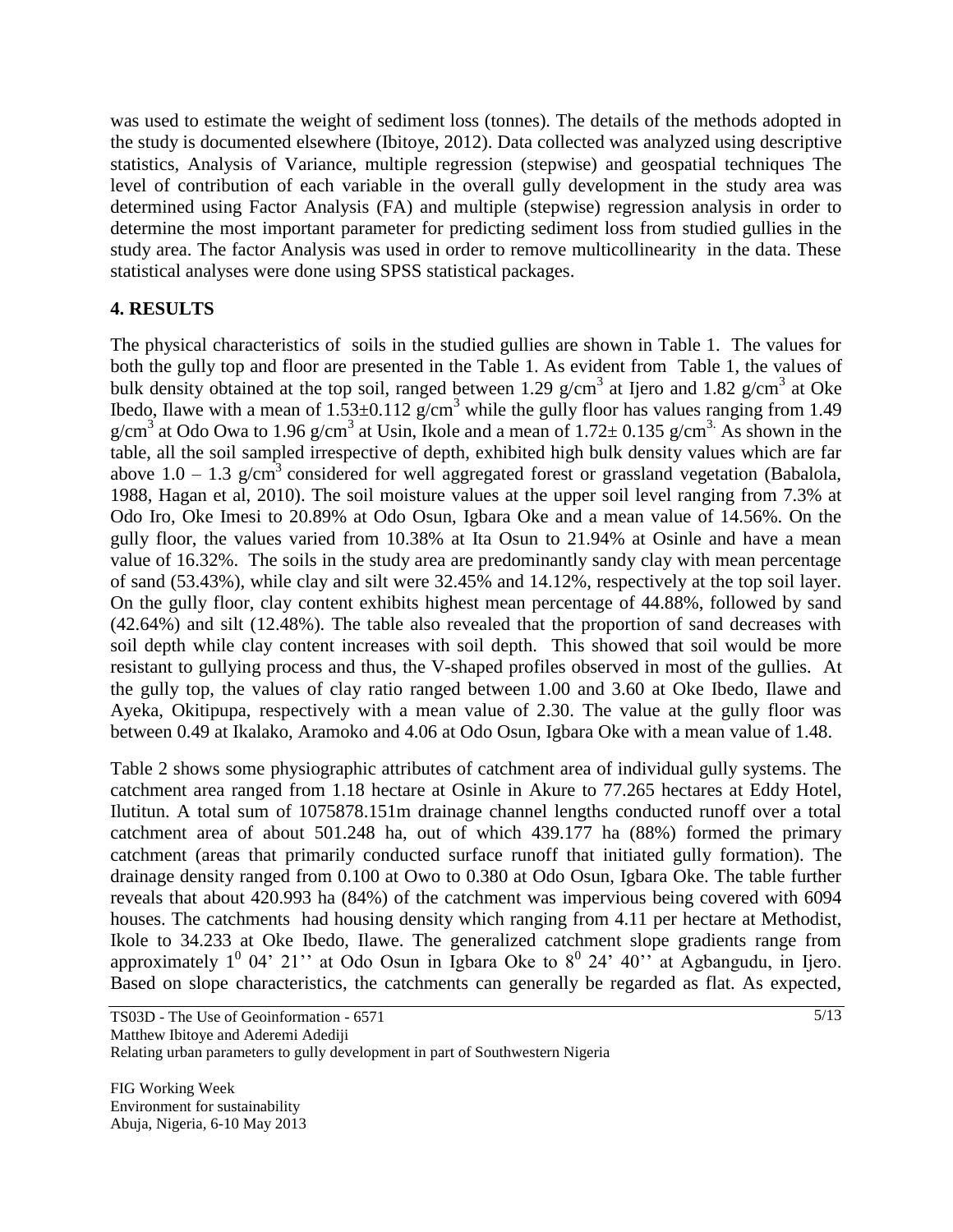Eddy gully catchment with the largest area (62.358ha) produced the highest volume of runoff  $(1,544,419.74 \text{ m}^3 \text{ per annum})$ , followed by AUD, Ikare (53.04 ha) and Apata, Okitipupa (33.49 ha) with the runoff volume of 831639.69  $\text{m}^3$  and 829,411.34  $\text{m}^3$  per annum, respectively.

Table 3 shows the relationship among catchment attributes. The result shows that catchment area  $(Y_1)$  is significantly and positively correlated with four other attributes namely, impervious surface  $(Y_2)$  channel length  $(Y_3)$ , runoff  $((Y_7)$  and number of houses  $(Y_8)$  within the catchment (r≥0.84; p≤0.05). Impervious surface (Y<sub>2</sub>) also correlated significantly and positively with channel length (Y<sub>3</sub>), runoff (Y<sub>7</sub>) and No of houses (Y<sub>8</sub>) within the catchment (r≥0.86; p≤0.05). Channel length  $(Y_3)$  correlated positively and significantly with runoff  $(Y_7)$  and houses within the catchment (Y<sub>8</sub>) (r≥0.74; p≤0.05). It also has a positive but weak correlation (r=0.40; p≤0.05) with rainfall  $(Y_6)$ . Surprisingly, rainfall  $(Y_6)$  maintained positively but rather weak relationship with runoff (r=0.42; p $\leq$ 0.05) while runoff (Y<sub>7</sub>) on its own correlated positively and significant with houses (Y<sub>8</sub>) within the catchment (r=0.77; p $\leq$ 0.05). Slope gradient (Y<sub>5</sub>) have negative relationship with bulk density  $(X_1)$  (r=-0.63; p $\leq$ 0.05). Also %sand have strong negative relationship with %clay and %silt, respectively ( $r \ge -0.67$ ; p $\le 0.05$ ). It is also worth to mention that drainage density  $(Y_4)$  and %clay  $(X_3)$  has no significant relationship with any of the variables. The results of factor analysis (FA) performed to determine the important explanatory variables for gullies growth and development in the study area showed, total catchment area, impervious surface area, channel length, number of houses, and slope gradient load highly on component1. Sand and clay load highly on component 2 but with negative value for sand. Drainage density and housing density load highly on component 3 while silt and erosivity load highly on component 4 (see Table 4). A critical examination of the four components revealed that component 1 was a gully catchment parameter factor while component 2 was regarded as earth material factor. The contribution of each component to the variance explained was shown in Table 5. From the table, the eigenvalues of the 14 variables (earth materials and environmental parameters) were summarized into four factors. The retention of four factors out of 14 principal components obtained for the factor analysis was based on the choice of components with eigenvalues greater than 1.0. Components 1, 2 and 3 in Table 5, accounted for 75.44% variance in the original data. In the table, component 1 explains 38.23% of the variance while component 2 and 3 accounted for 21.44% and 15.76% of the variance, respectively. The sums of square loadings (Table 5) also confirmed a cumulative variance of 64.86% from the three components (1, 2 and 3)which further explained the contributions of some gully variables. The stepwise regression analysis performed on the earth materials and environmental parameters showed that impervious surface area and soil bulk density contributed 89.8% ( $R^2 = 0.898$ ) of the total variance with adjusted  $R^2$  value of 0.741 (p=0.024), F-cal 12.462 (p=0.007) and standardized coefficient (β) 0.557 (p=0.024) (see Table 6). The table further shows impervious surface area as the most important predictor of sediment loss in the study area by accounting for 71.2% ( $\mathbb{R}^2$  = 0.712) (β 0.595; p=0.020) of the soil loss variance. The contributions of other factors are shown in the table (see Table 6) and their t ( $p\geq 0.37$ ) values showed that they were not significant. The

Matthew Ibitoye and Aderemi Adediji

Relating urban parameters to gully development in part of Southwestern Nigeria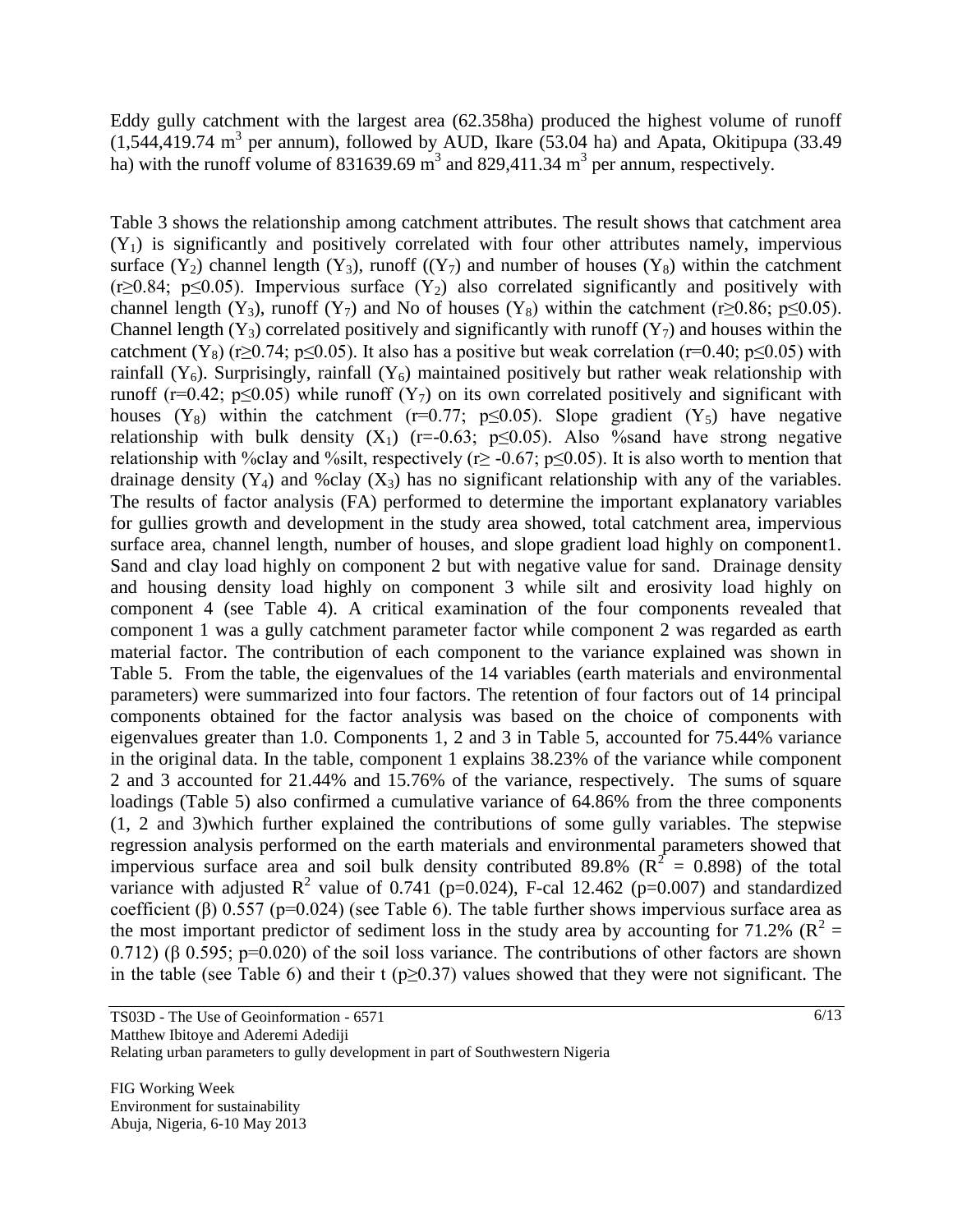Table also shown a t- values of 3.160 ( $p < 0.20$ ) for impervious surface and 3.011 ( $p < 0.24$ ) for bulk density. The implication of these values is that any positive unit change in the two predictors (impervious surface and bulk density) will further aggravate the impact on the sediment loss from the gullies through increase in volume of runoff.. A predictive equation was generated for sediment loss from the study gullies in the study area. The equation is expressed as;

 $Y = -45798.82 + 352.51X_1 + 27694.24X_2$ 

Where;

Y = Soil loss (m<sup>3</sup>), X<sub>1</sub> = Impervious surface (Ha), X<sub>2</sub> = Bulk density (g/cm<sup>3</sup>)

## **5. DISCUSSION**

The high bulk density value (1.5  $g/cm<sup>3</sup>$  and 1.8  $g/cm<sup>3</sup>$  at the topsoil and gully floor respectively) obtained for this study indicated that the soils in the study area are highly compacted due to urban activities such as human and vehicular traffic, construction for engineering purpose such as roads and other civil works. These values are far above the  $1.0 -1.3$  g/cm<sup>3</sup> considered for well aggregated forest land (Babalola, 1988). By comparison, the values of bulk density obtained in the study area was in the same range for the values obtained for urbanized city of Miami-Dade and Gainesville in Florida which were averaged at 1.63  $g/cm<sup>3</sup>$  and 1.52  $g/cm<sup>3</sup>$ , respectively (Gregory, et al 2006, Hagan, et al 2010). The implication of high values of bulk density in the study area is that there would be reduction in the infiltration capacities of the soils, thus making the soil prone to greater runoff and soil loss. When this happens, more water would be generated as surface runoff in the case of a steep slope terrain and flooding as in the case of lowland area. As runoff flows down slope, there is tendency for it to create rills which may later converge down slope, especially if it is concentrated, to form gullies. The above process explains the gully formation and pattern observed at Idogun and Orunbemiku in Ode Irele, Adu in Akure and Odo Ese  $1<sup>st</sup>$  order gullies II and III in Oke Imesi where the greater proportion of the surface runoff flows over heavily compacted urban roads upslope of the gully catchments. The result of stepwise regression analysis also showed bulk density as a significant predictor of sediment loss from the studied gullies. With the value of  $R^2 = 0.182$  (see Table 6), bulk density contributed 18.2% of the soil loss variance in the study area. The implication of this is that an increase in the proportion of compacted soil will decrease soil infiltration and consequently generate more runoff and sediment removal from slopes in a urbanized gully catchment .

As evident from Table 1, the soil in the study area is predominantly sandy with 53.43% sand, 32.45% clay and 14.12% at the upper soil horizon while it was predominantly clay (44.88% clay, 42.64% and 12.48%) at gully floor. These results further confirmed that the proportion of clay content increases with depth and thus, increases soil cohesiveness and resistance to detachment. This soil characteristic may partially be responsible for the inability of running water to be active

TS03D - The Use of Geoinformation - 6571 Matthew Ibitoye and Aderemi Adediji Relating urban parameters to gully development in part of Southwestern Nigeria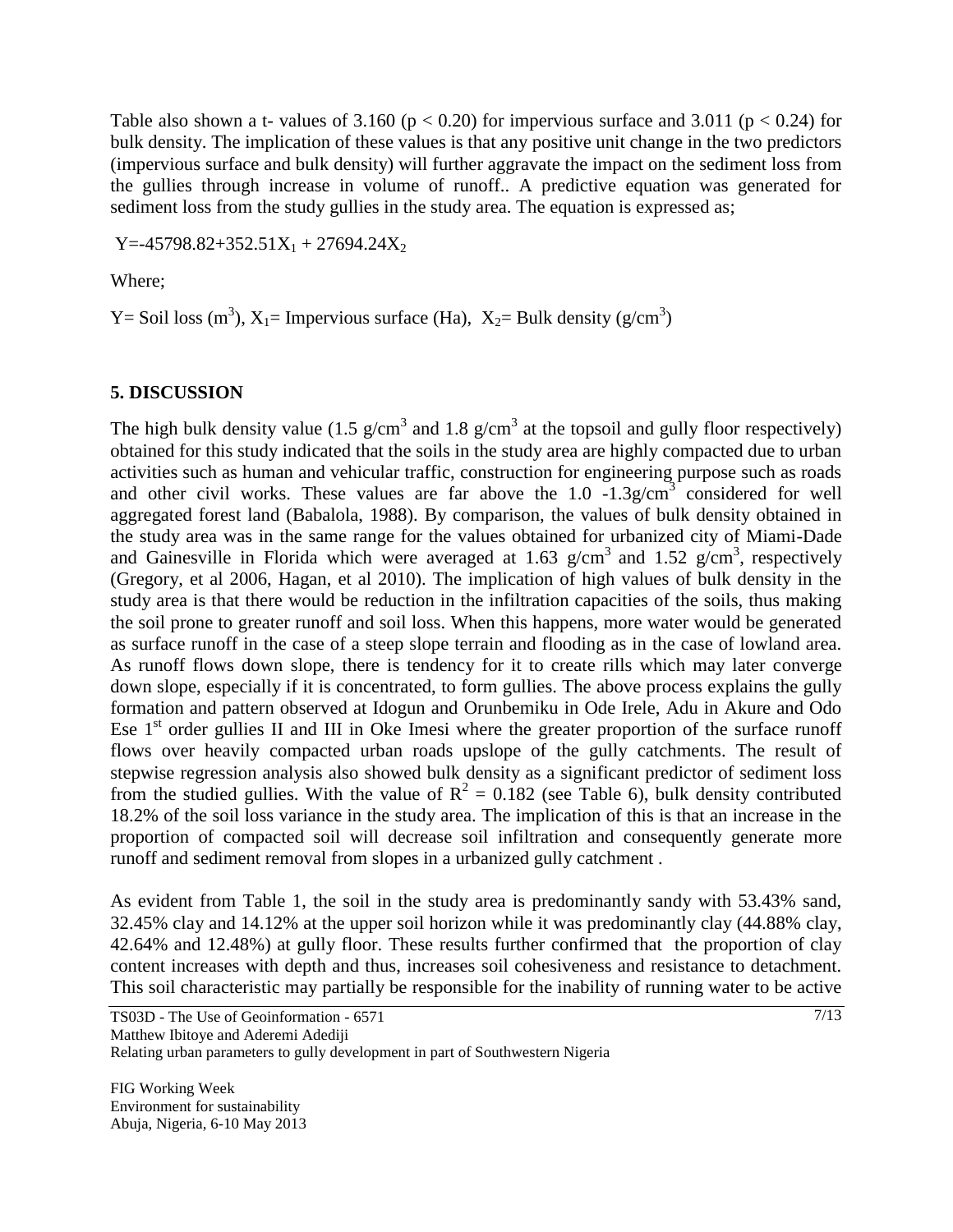at the vertical cutting of the gully floor and hence, the V- shaped observed at some of the gully channels. Ordinarily, the high proportion of sand at the upper top soil could not have supported gully initiation but other factors such as high volume of runoff as a result of increase in impermeable surfaces and other anthropogenic factors, most of the urban bare soils easily susceptible to action of running water (runoff). The soil analysed in this study exhibited higher clay content and higher bulk density at the gully floor. The result thus confirmed the finding of Guerra *et al.* (2006) in their study of urban gullies in Sao Luis City, Brazil, where it was observed that soil with higher proportion of sand content associated with lower bulk density value while soil with higher clay content have higher bulk density. The mean values of 12.93% and 17.7% of moisture content at top soil and gully floor, respectively (see Table1) indicated that the soil pore spaces that are supposed to accommodate soil water and air had been seriously reduced or compressed as a result of soil compaction and consequently decreasing the energy of water (Michael, 1985). When such soil condition happens, infiltration rate becomes very low and thus enhancing runoff and erosion. At low moisture contents, the soil behaves as a solid and fractures under stress but with increased moisture content it becomes plastic and yields by flow without fracture (Morgan, 1996). It is worth mentioning that despite the fact that the soil samples were collected in June/July when the rainfall intensity in the study area was at its peak, the soil moisture was still low which indicate that the soil was highly compacted. The mean porosity values of 19.04% at top soil and 37.24% at gully floor were indications of highly compacted soil which is one of the characteristics of urban soil.

The process of urbanization in the study area increases due to intent and desire for more housing and other socio-economic activities. A great deal of the urban terrains were altered either directly in the form of buildings encroaching into the upper slope, or indirectly by re-routing runoff water unto them. Other activities of man such as the use of heavy machinery during building and road constructions further help to compact soil of the immediate environment (Pickering and Owen, 1997). This situation, leads to reduction in infiltration rate and thus, increases runoff. The footpaths created as a result of trekking from one house to another not only further compact the catchments, but served as micro channels for runoff. In this regard, typical examples were observed at the upper section of gully head at Oni Close in Aramoko and Idogun quarter in Ode Irele and as well as Ita Osun in Efon Alaaye.

As shown in Table 2, all the gully catchment areas were highly developed with total housing units of about 6094 and more than 70% of the catchment areas were impervious. This implies that greater percentage of the catchment surfaces supported the generation of high volume of runoff. This relationship agrees with the observation of Paul and Mayer (2001) that increases in impervious surface has direct effect on water movement in the system. The study also confirmed the observation by Junior et al (2010) in Gama, Brazil where it was observed that imposition of houses, streets and other impervious surfaces altered runoff generation and thus triggered gully formation. The result of stepwise analysis (Table 6) confirmed impervious surface area as the most important predictor of sediment loss in the study area and thus accounts for 71.2% ( $R^2$  = 0.712) ( $\beta$  0.595; p=0.020) of the soil loss variance from the studied gullies. The implication is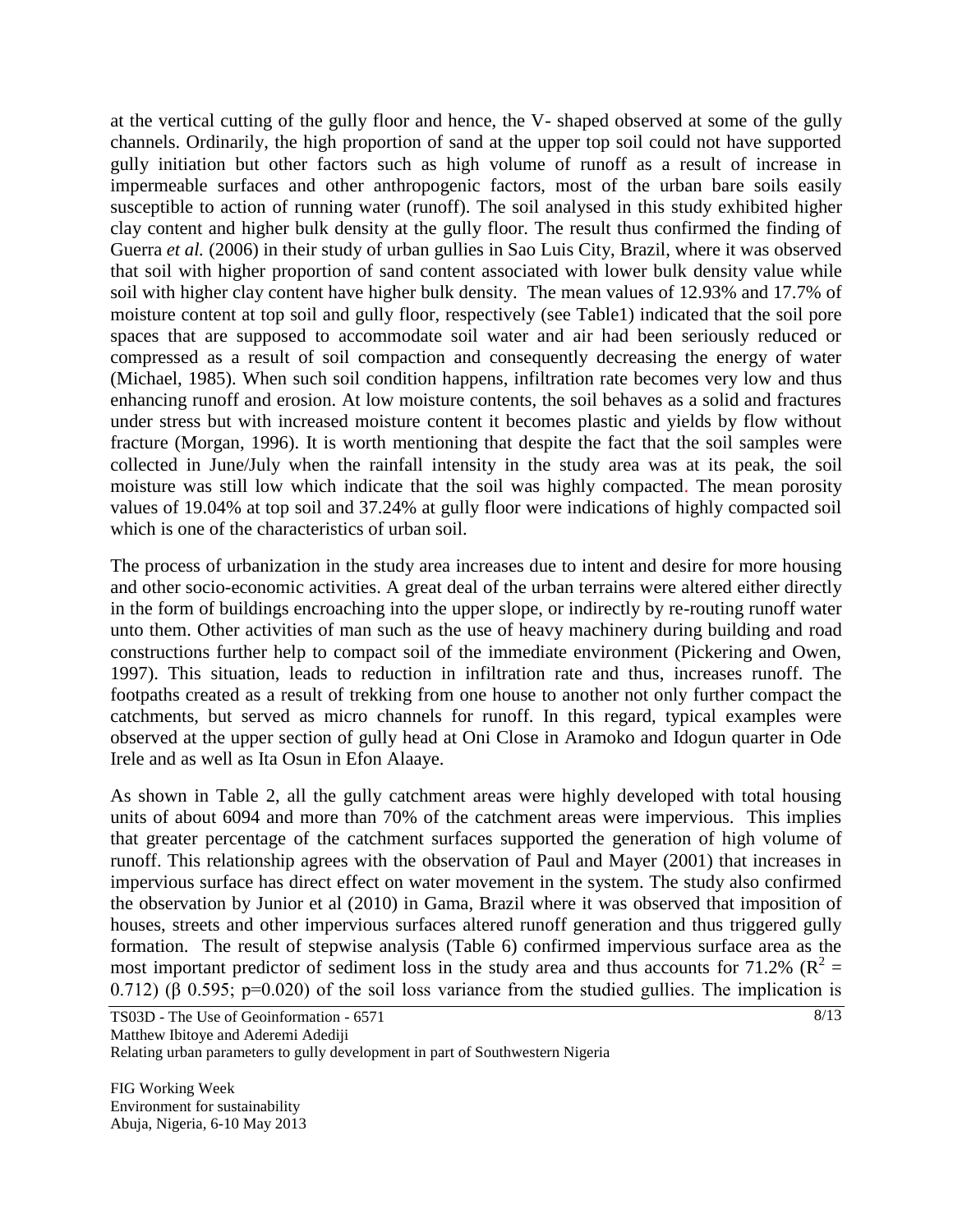that out of 13 variables considered in this study, impervious surface alone contributed more than 70% to sediment loss while 12 other variables accounted for less than 30% of the soil loss variance. Also shown in Table 2, is the total drainage length of 1075878.151m (micro and macro channels) with mean drainage density of 0.240 which networked the entire catchment area of  $5012480m<sup>2</sup>$  (501.248 Ha). However, the value of drainage density obtained in this study is far below the typical drainage density of 1.5 -6.0 considered for urban catchment (Watershed Characteristics, 2000). Table 2 also showed that slope gradients of the studied gully catchments ranged from  $1^0$  10' to  $8^0$  25', ordinarily under vegetal cover, these slope gradients would not enhance erosion processes but due to exposure to direct raindrop impact and human activities coupled with poor Civil Engineering work to control the runoff, gullying has become pronounced virtually in all the catchments.

Building of drains along urban streets and concrete channels is a deliberate attempt to control surface runoff but the improper handling of the projects often accelerated or triggered gully formation and growth at the receiving locations. Many of the channels and drains constructions are at times abandoned or terminated half way before reaching the natural drainage channels (stream/ river). Some drains were constructed without any consideration for the slope pattern of the road and amount of runoff to be generated, thus providing avenue for the runoff to overflow the drains during heavy rainfalls. Drainages were not even provided along some roads or provided and not serve the purpose of conducting runoff due to blockage and as a result, uncontrolled runoff flows along the roads/streets and unpaved drains and thus lead to development of incipient gullies as observed along a street, off old Benin Road, in Ore. The annual rainfall in the study area reflects typical characteristics of tropical region rainfall with high amount which ranged from 1249mm to 2,567mm per annum. The result of linear regression analysis between runoff and catchment area shows that there is strong positive correlation between the two variables  $(F=316.78; P=0.00)$  (see Ibitoye, 2012). This further confirm the observation by Gregory and Walling (1973) in Exeter and Pathak et al (2005) that the larger the catchment area, the greater the runoff generated. The situation becomes worse in the study area when greater percentage of the runoff routed through long paved steep drains as was the case in Ita Osun in Efon Alaaye, Oke Ila in Ado Ekiti, Odopupa in Igede, Ose in Owo, Eddy Hotel in Ilututun, Aduwo Street, Ode Aye, Odo Ese in Oke Imesi, Ayeka and Apata in Okitipupa. The steepness and the smooth surface of the paved drains in the entire gully locations mentioned above facilitated an increase in both the volume and the velocity of the runoff. This is in accordance with the observation made by Hudson (1995) in Zimbabwe. These factors coupled with unconsolidated nature of soil beneath the concrete channel made it possible for the runoff to severely cut deeper and faster into the earth surface at the termination points. This scenario is similar to the earlier observations made by Jeje (2005) in Efon Alaaye and Auchi as well as Ibitoye (2006)'s findings in some selected towns in Irele Local Government of Ondo State, Nigeria.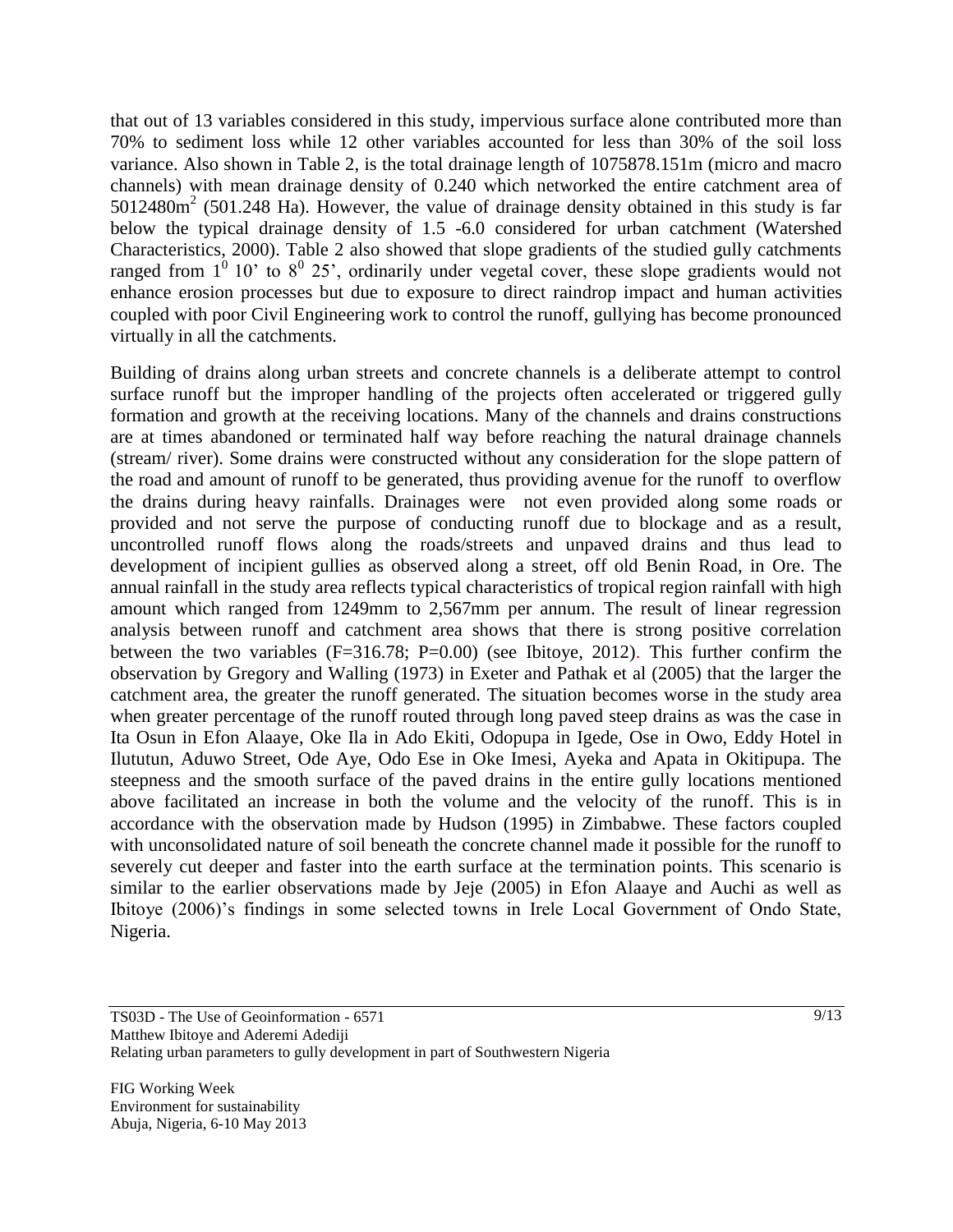#### **6. CONCLUSION**

This study examined the various urban parameters that contributed to gully erosion in parts of the Southwestern Nigeria. Catchment area, impervious surface, channel length, number of houses, slope gradient, % sand and % clay accounted for the largest proportion (38.2%) of the total variance in the gully catchment characteristics in the study area. It was further established that combination of impervious area and bulk density contributed 89.8% of all the soil loss variance while impervious area alone contributed (71.2%) of the variance. The study showed that urban gully development was largely caused by large volume of runoff on mainly steep earth roads and unpaved drains coupled with massive impervious surface and poor engineering work and drains maintenance. Therefore, there is need to reduce imperviousness of urban built-up area through grassing of open surfaces within urban environment in this part of the humid tropics.

#### **REFERENCES**

- Akinbode OM, Eludoyin AO and Fashae OA (2008). Temperature and relative humidity distributions in a medium-size administrative town in southwest Nigeria. J. Environ. Manage. 87: 95–105.
- Akintola, F. O. (1978). The hydrological consequences of urbanization. A case study of Ibadan city. In: Sada, P.O and Oguntoyinbo, J.S. (eds), *Urbanization process and problem in Nigeria*. Ibadan University press, Ibadan Nigeria 151-160.
- Anifowose, A.Y.B. (1989). The performance of some soils under stabilization in Ondo State, Nigeria. Engineering Geology, no 40 79-83.
- Aziegbe, F.I. (2006). Sediment sources, Redistribution and management in Ekpoma, Nigeria. *Journal of Human Ecology*. Volume20. No.4 259-268.
- Babalola, O. (1988). ). Soil properties affecting infiltration, runoff and erodibility. In Sagua, V. O.,Enabor, E.E., Ofomata, G.E.K., Ologe, K.O. and Oyebade Lekan (eds.) *Ecological Disaster in Nigeria: soil Erosion*. Federal Ministry of Science and Technology, Lagos, Nigeria. 69 - 83
- Ebisemiju. S.F.(1989a). The response of headwater channels to urbanization in the humid tropics; *Hydrological processes,* Volume 3. 237-253.
- Ebisemiju, S.F. (1989b). Patterns of stream channel response to urbanization in the humid tropics and their implications for urban land use planning: A case study from South Western Nigeria; *Applied Geography*. Volume 9. 273-286.
- Elueze, A.A.(1988). Geology of the Precambrian Schist belt in Ilesa area, Southwestern, Nigeria. In : P. O.Oluyide, W.C.Mbona, A.E. Ogezi, I.G. Egbuniwe, A.C. Ajibade and A.C. Umeji (eds). Precamrian Geology of Nigeria, Geological Survey of Nigeria, Kaduna, 77-82
- Gregory, J.H., Dukes, M.D., Jones, P.H. and Miller, L. (2006). Effect of urban soil compaction on infiltration rate. Journal of Soil and Water Consevation 6, 117-124

TS03D - The Use of Geoinformation - 6571 Matthew Ibitoye and Aderemi Adediji Relating urban parameters to gully development in part of Southwestern Nigeria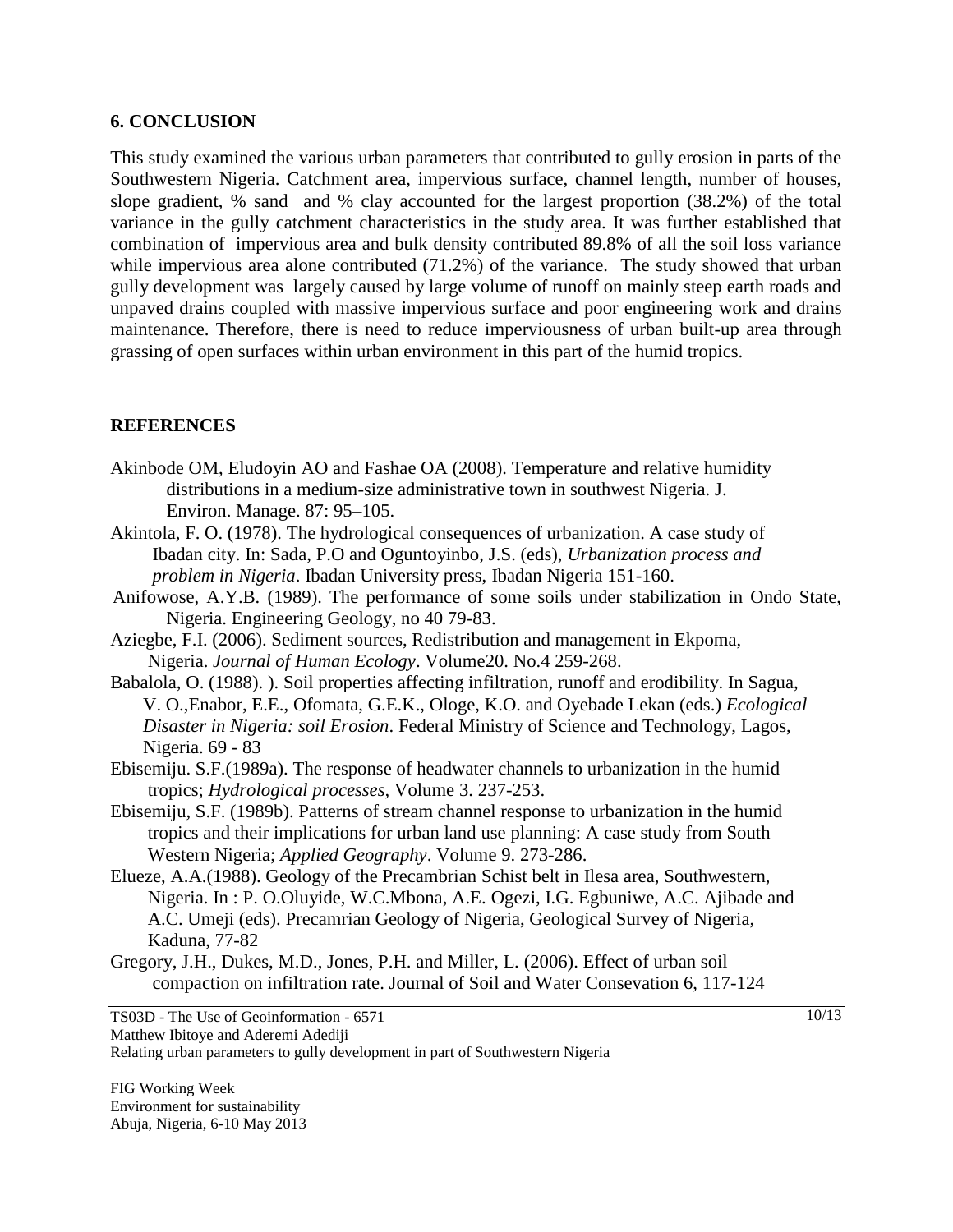Gregory, K.J. (1977). Channel and network metamorphosis in Northern New South Wale; in Gregory, K.J.(Ed), *River channel changes, chi Chester*. John Willey and Sons Ltd. 389-410.

Gregory, K.J. and Walling, D. E.(1973). Drainage basin form and process, Edward Arnold

- Guerra, A.J.T., Sathler, R., Mendes, S.P., Silva, S.L.S., Guerra, T.T., Araujo, I.H.M. and Lima,.S. (2006). Urban gully assessment in Sao Luis City (Maranhao State), Brazil, using penetrometer data and soil properties. Tropical and Subtropical Geomorphology, 1-10
- Gupta, A (1984). Urban hydrology and sedimentation in humid Tropics. In Costa, J. E and Fliesher, P.J (Eds). *Developments and applications of Geomorphology*, Berlin; Springer-Verlag 204- 267.

Hagan, D., Escobedo, F., Toor, G., Mayer, H., Klein, J. and Dobbs, C. (2010). Soil bulk density and organic matters in urban Miami-Dade County, Florida, IFAS, University of Florida, Florida.

- Harvey, A. M. (1974). Gully erosion and sediment yield in the Howgill Fells, Westmorland. In Gregory, K.J. and Walling, D.E.(Ed). *Fluvial processes in instrumental watersheds*, Institute of British Geographers, Special Publication NO. 6, 45- 58.
- Heede, B. H. (1970). Morphology of gullies in the Colorado Rocky Mountains. *Bulletin of the International Association of Scientific Hydrology* xv. 2, 79-89
- Hollis, G.E (1975). The effects of Urbanization on floods in the Canons Harlow Essex. In Gregory, K.J. and Walling, D.E.(Ed). *Fluvial processes in instrumental watersheds*, Institute of British Geographers, Special Publication NO. 6 123- 139.
- Hooke, J.M (1980). Magnitude and distribution rate of river bank erosion. *Earth Surface Process* vol. 5, pp143-157
- Hudson, N.(1995). *Soil conservation,* New Edition. Iowa State University Press. Ames, Iowa, Ch.3, sited by Mkanda, F.X (2000). Soil erosion, anthropogenic effects and inter relationships between soil conservation, change and the biodiversity of Lake Malwi/NISSA/Nyasa. Unpublished PhD thesis, Department of Geography, University of Matoba Winniped, Manitoba, Canada
- Ibitoye, M.O. (2006). *An assessment of accelerated soil erosion in Irele L.A, Ondo State, Nigeria.* Unpublished Msc. Thesis, Institute of Ecology and Environmental Studies, Obafemi Awolowo University, Ile-Ife 100pp
- Ibitoye, M.O. (2012). Evaluation of Urban Gullies Characteristics in Southwestern Nigeria. Unpublished Ph.D Thesis, Departmnt of Geography, Obafemi Awolowo University Ile Ife, Nigeria. Pp257
- Ionita, I. (2006). Gully development in the Moldavian Plateaus of Romania. *Elsevier*. Vol. 68, 2-3, 133-140
- Jeje, L.K. (1988). Soil erosion characteristics, processing and extent in the loeland rain forest area ot Southwestern Nigeria. In Sagua, V. O.,Enabor, E.E., Ofomata, G.E.K.,

TS03D - The Use of Geoinformation - 6571 Matthew Ibitoye and Aderemi Adediji Relating urban parameters to gully development in part of Southwestern Nigeria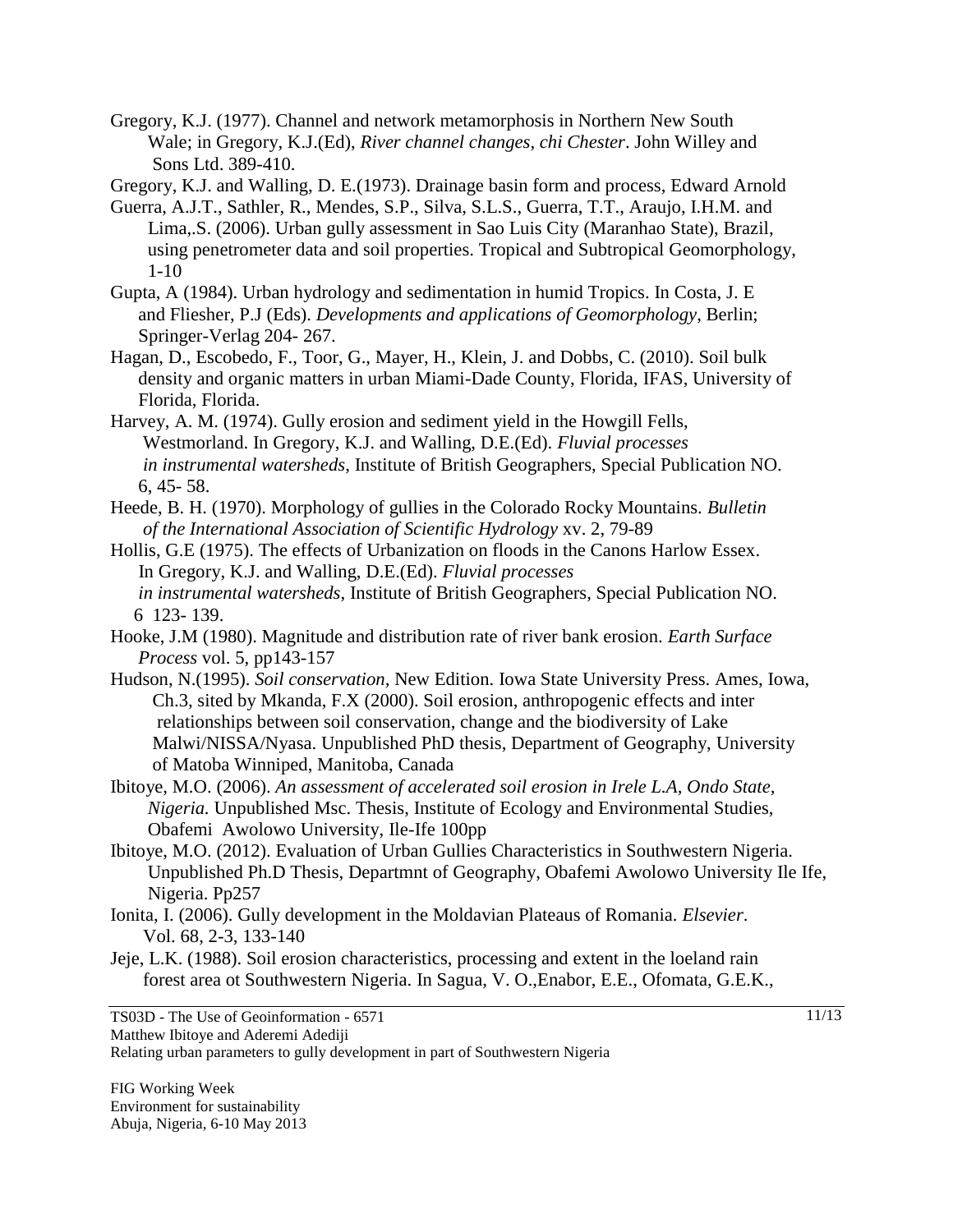Ologe, K.O. and Oyebade Lekan (eds.) *Ecological Disaster in Nigeria: soil Erosion*. Federal Ministry of Science and Technology, Lagos, Nigeria. 69 – 83

- Jeje, L.K and Ikeazota, S.I (2002). Effects of urbanization on channel morphology: The case of Ekulu River in Enugu, Southestern Nigeria. *Singapore Journal of Tropical Geography*. vol. 23 No. 1, 37-51
- Jeje, L.K. (2005). Urbanization and Accelerated Erosion: Examples from South Western, Nigeria. *Environmental Management Journal.* Vol.2, 1-17
- Jimoh, H.I. (2008). Drainage problems in a tropical environment: perspectives on urban quality management. *Journal of Human Ecology* 23 (4) 325-329
- Junior, O.C., Guimaraes, R., Freittas, L., Gomes-Loebman, D., Gomes, R.A., Martins, E and Montgomery, D.R. (2010).Urbanization impacts upon catchment hydrology and gully development using Multi-temporal digital elevation data analysis; *Earth Surface Processes and Land Form*. John Wiley, vol.35 No. 5, 611-617
- Lei, S.A. ( 2008). Impact of gully development on vegetation structure of Larrea Tridentata- Ambrosia Dumosa shrublands in Southern Nevada. *Journal of the Arizona*- Nevada Academy of science 40(2) 115-120
- Marker, M. and Sidorchuk, A.(2003). Assessment of gully erosion process dynamics for water resources management in a semi-arid catchment of Swaziland (South Africa). Erosion prediction in unguaged Basins: Integrating methods and Techniques.  *IAHS* No. 279, 188-198
- Meijerink, A. M. J., Brouwer, H. A. M., Mannaerts, C. M. and Velenzuela, C.(1994). Introduction to the use if geographical information systems for practical hydrology. *ITC*.NO 23, 243
- Michael, A. M. (1985). *Irrigation: theory and practice*. Vani Education Book, Hahdrara, Delhi, India
- Morgan, R.P.C (1996). *Soil erosion and conservation* 2<sup>nd</sup> Edition, Longman
- NPC Official Gazette, (1991, 2006). National Population Figures
- Odekunle, O.T.(1997). *Rainfall Characteristics in Ondo Town Southwest Nigeria.* Unpublished M.Sc Thesi, Obaemi Awolowo University, Ile Ife
- Okoye, T.O. ( 1988). Urbanization and erosion with particular reference to Aba. In Sagua, V.O., Enabor, E.E.,Ofomata, G.E.K.,Ologe, K.O and Oyebande, Lekan (Eds). *Ecological Disaster in Nigeria*: Soil Erosion Federal Ministry of Science and Technology, Lagos, Nigeria. 265-275
- Omogbai, B.E (2010). Rain days and their predictability in Southwestern Region of Nigeria.Journal of Human Ecolology, 31(3): 185-195
- Oyegun, R. O. (1987). Sediment redistribution in Ilorin, Nigeria. *The Environmentalist* vol 7. No. 2, 259-268.
- Pathak, p., Wani, S.P. Sudi, R. (2005). Gully control in semi arid tropic (SAT) watersheds. Journal of Intrnational Crops Research Institute for the Semi-Arid Tropics (CRISAT), Vol.2 India.
- Paul, M. J and Mayer, J.L (2001). Stream in the Urban Landscape. *Annual Review*

TS03D - The Use of Geoinformation - 6571 Matthew Ibitoye and Aderemi Adediji Relating urban parameters to gully development in part of Southwestern Nigeria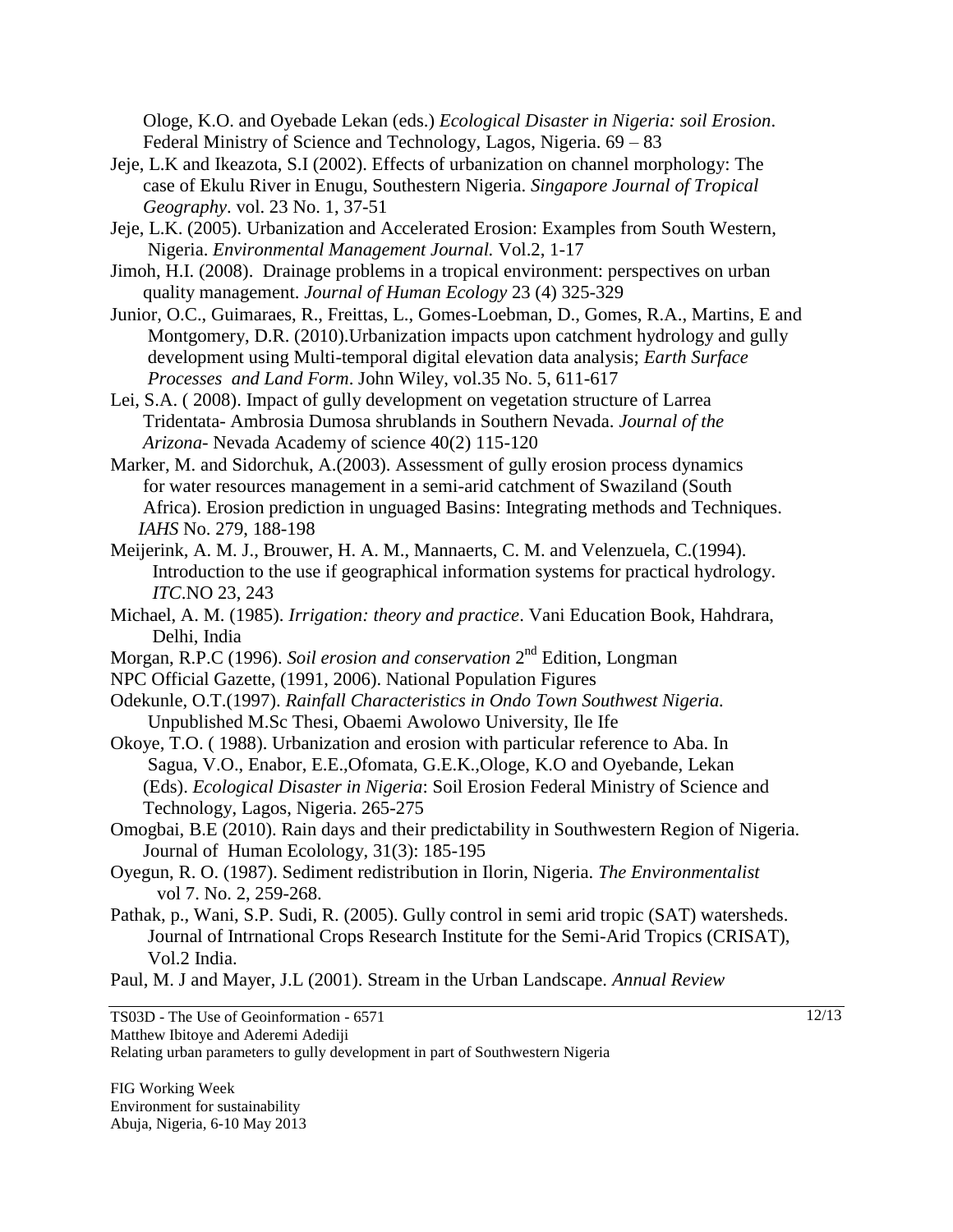*Ecological Systems*, USA. Vol. 32, 333-365.

- Pickering, K.T. and Owen, L.A. (1997). Introduction to global environmental issues 2<sup>nd</sup> Edition, Routledge, New York.
- Rapp, A. (1975). Soil erosion and sedimentation in Tanzania and Lesotho. Ambio, 49 (4),  $154 - 163$
- Sawatsky, L. and Tuttle, S. ( 1996). Occurrence and growth of gullies on mine disturbed land. Paper presented at the 21<sup>st</sup> Annual meeting, *Canadian Land Reclamation Association*, Calgary, Alberta. September 18-20
- Symth, A. J and Montgomery, R.F.(1962). *Soil and Land Use in Central Western*, Ibadan, Nigeria.
- Udo, R. K. (1978). *A comprehensive geography of West Africa*. Heinemann Educational Books (Nig.) Ltd. Ibadan
- U.S. Dept. of Agric. (2009). Soil survey field and laboratory methods manual, Report No. 1
- Walling, D.E. (1979). The hydrological impact of building activity: A study near Exeter, in Hollis, G.E. (Ed). *Man's impacts on the hydrological cycle in the United Kingdom Norwich*: Geobooks. 135 – 151.
- Watershed Characteristics, (2000). *http//www.egr.msu.edu/-northco2/BE481/wshed*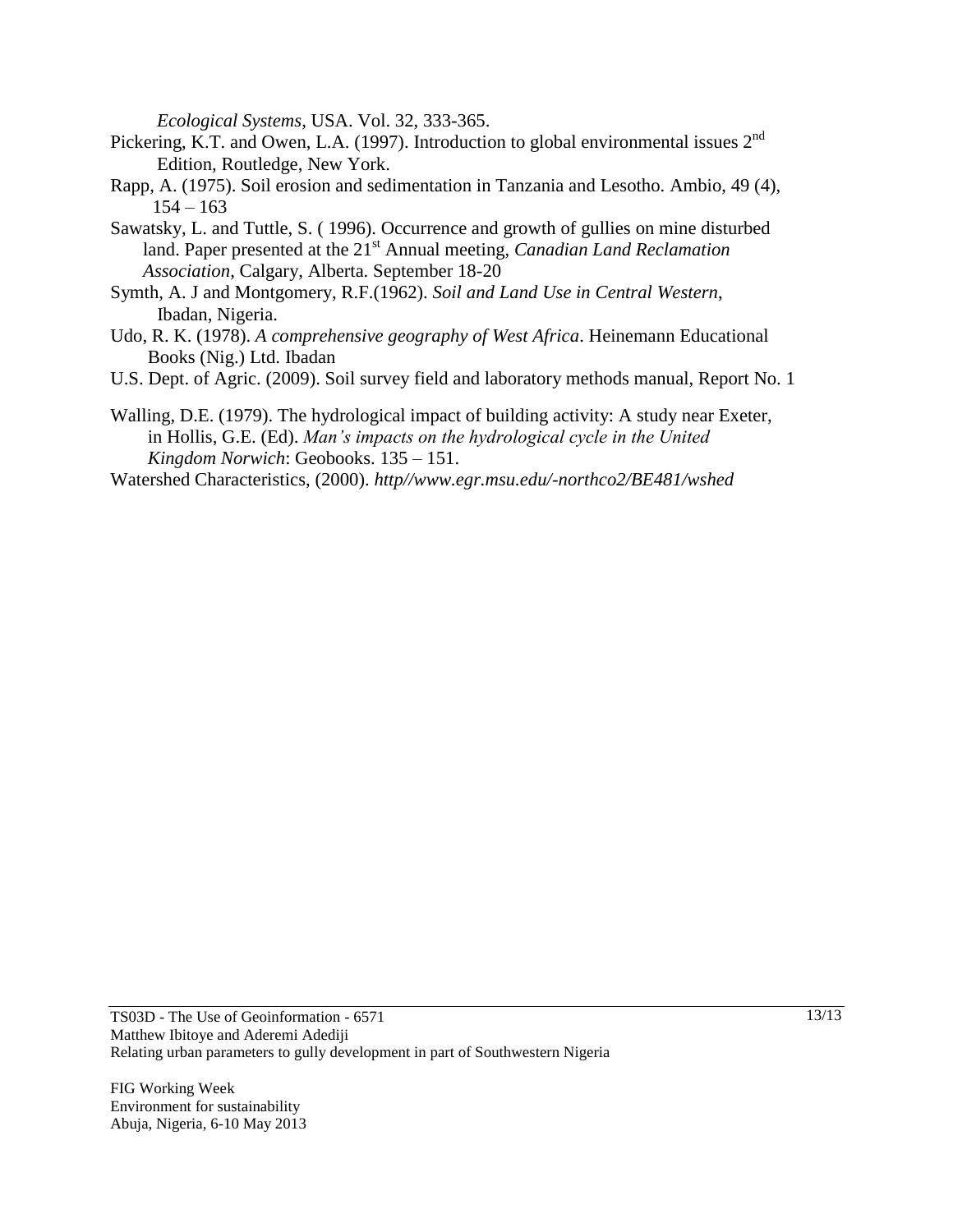

**of Southwestern Nigeria showing the Study Area (Ondo and Ekiti States).**

TS03D - The Use of Geoinformation - 6571 Matthew Ibitoye and Aderemi Adediji Relating urban parameters to gully development in part of Southwestern Nigeria

FIG Working Week Environment for sustainability Abuja, Nigeria, 6-10 May 2013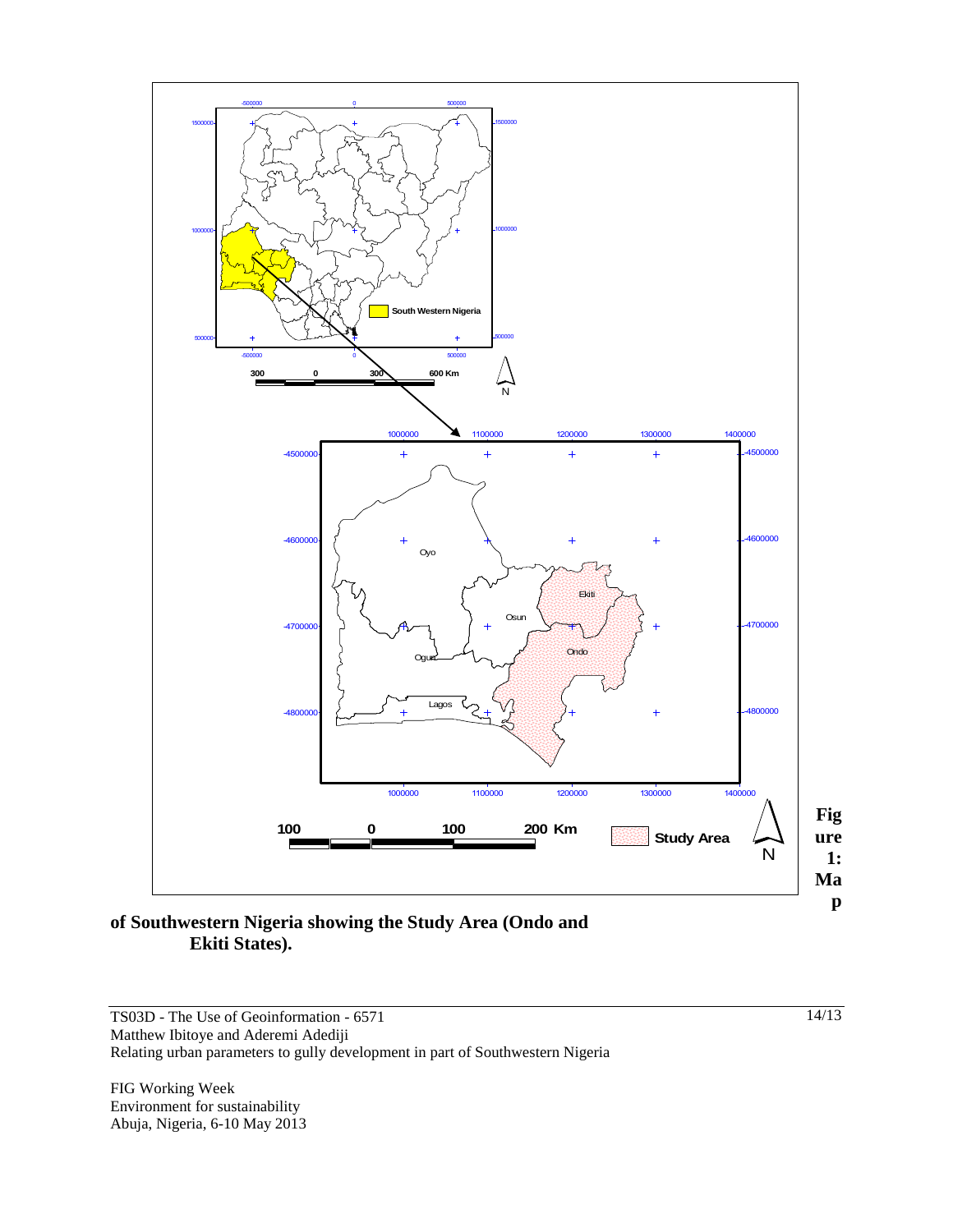|             | Sample | Min. Value | Max.  | Mean  | Std.      |
|-------------|--------|------------|-------|-------|-----------|
|             | depth  |            | Value |       | Deviation |
| Bulk        | Top    | 1.29       | 1.82  | 1.53  | 0.112     |
| Density(    | Floor  | 1.49       | 1.96  | 1.72  | 0.135     |
| $g/cm^3$ )  |        |            |       |       |           |
| Moisture    | Top    | 7.30       | 20.89 | 14.56 | 3.02      |
| Content     | Floor  | 10.38      | 21.96 | 16.32 | 3.35      |
| (% )        |        |            |       |       |           |
| Sand $(\%)$ | Top    | 32.24      | 71.68 | 53.43 | 10.35     |
|             | Floor  | 20.80      | 75.68 | 42.64 | 15.68     |
| Clay(%)     | Top    | 21.76      | 51.20 | 32.45 | 7.36      |
|             | Floor  | 19.76      | 65.76 | 44.88 | 13.81     |
| $Silt$ (%)  | Top    | 6.56       | 20.00 | 14.12 | 4.48      |
|             | Floor  | 0.56       | 24.00 | 12.48 | 5.67      |
| Clay Ratio  | Top    | 1.00       | 3.60  | 2.30  | 0.64      |
|             | Floor  | 0.49       | 4.06  | 1.48  | 0.99      |

**Table 1: Descriptive Analysis of Soil Physical Characteristics of the Study Gullies.**

 $N = 45$ 

## TS

Matthew Ibitoye and Aderemi Adediji Relating urban parameters to gully development in part of Southwestern Nigeria

### FIG Working Week

TS03D - The Use of Geoinformation - 6571 Matthew Ibitoye and Aderemi Adediji Relating urban parameters to gully development in part of Southwestern Nigeria

FIG Working Week Environment for sustainability Abuja, Nigeria, 6-10 May 2013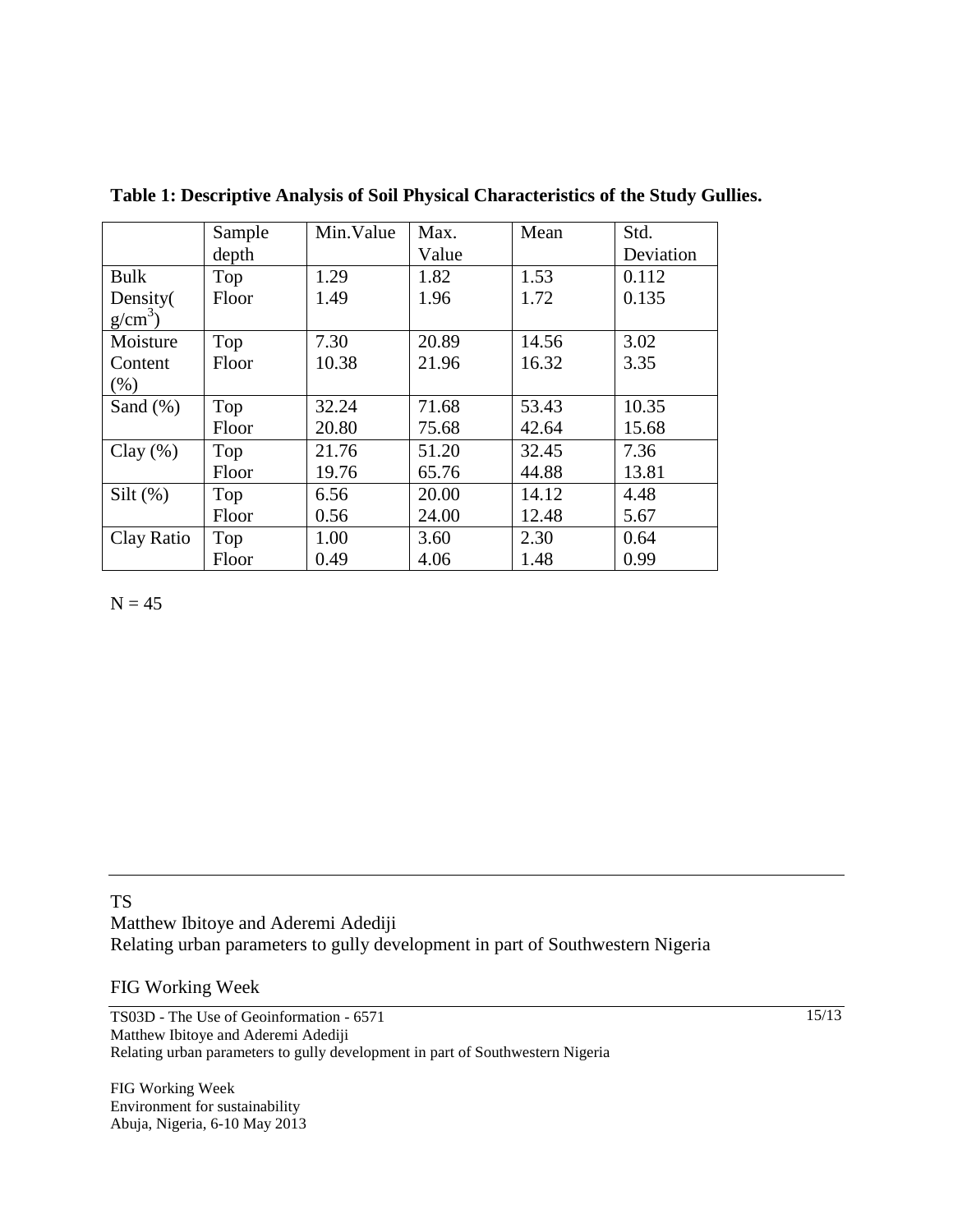Environment for sustainability Abuja, Nigeria, 6-10 May 2013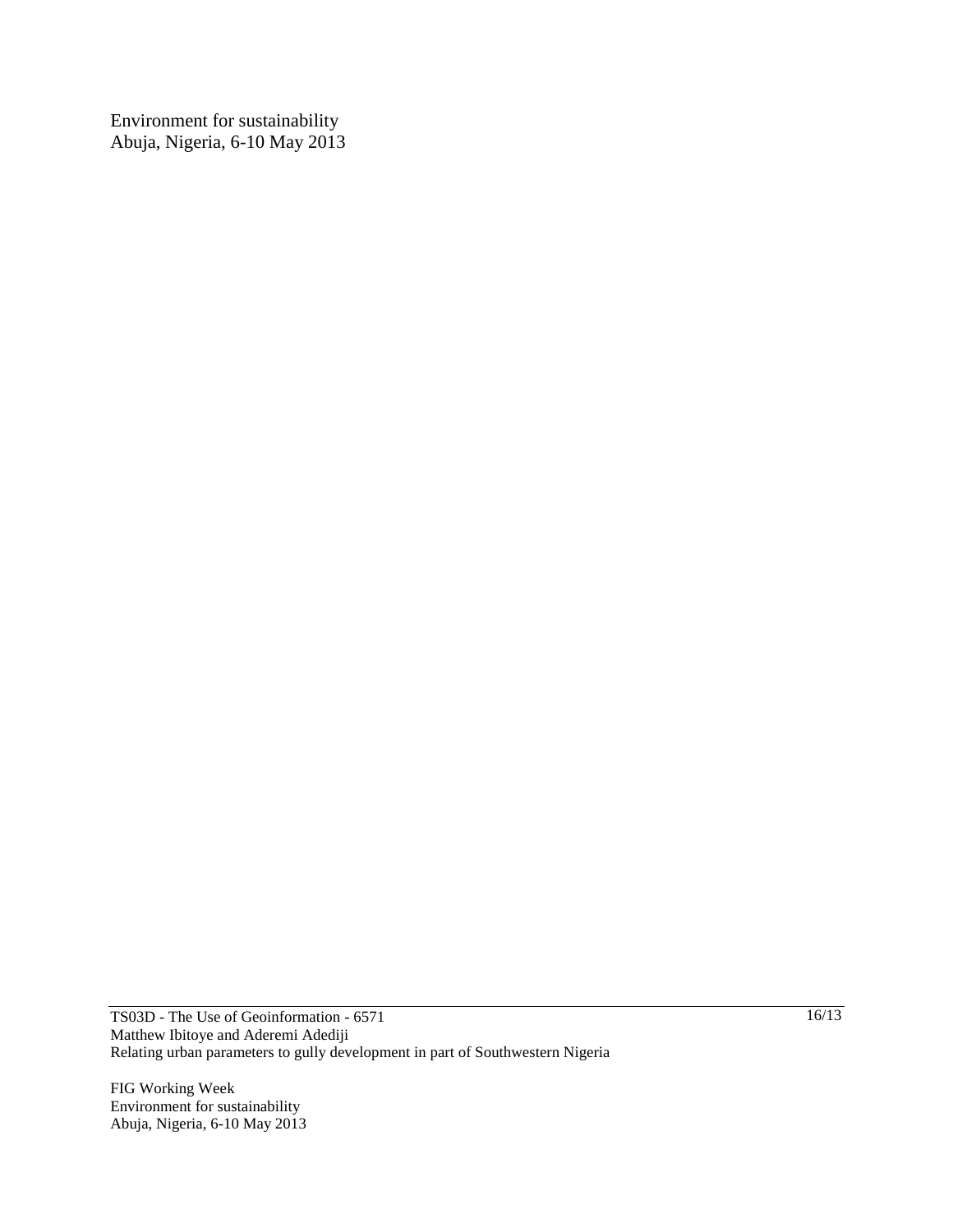| S/N            | <b>Gully locations</b>        | Catchm<br>ent<br>area.<br>(Ha) | <b>Imperviou</b><br>surface<br>$\mathbf{s}$<br>$(Ha/\%)$ | <b>Total</b><br>drainage<br>length $(m)$ | <b>Drainage</b><br>density<br>$(\Sigma$ ch./area) | <b>Catchmen</b><br>slope<br>t<br>gradient | <b>Number</b><br>of houses<br>the<br>in<br>catchmen<br>t | <b>Housing</b><br>density<br>(no)<br>houses/<br>catchme<br>$\bf{nt}$ | <b>Runoff</b><br>(m <sup>3</sup> ) |
|----------------|-------------------------------|--------------------------------|----------------------------------------------------------|------------------------------------------|---------------------------------------------------|-------------------------------------------|----------------------------------------------------------|----------------------------------------------------------------------|------------------------------------|
| $\vert$ 1      | Oke Ila, Ado                  | 10.064                         | 8.631(85.7)<br>6)                                        | 30192.619                                | 0.300                                             | $3^0 52^0 24$                             | 146                                                      | 14.507                                                               | 135768.18                          |
| $\overline{2}$ | Ibaka, Akungba                | 27.540                         | 25.883<br>(93.98)                                        | 34149.949                                | 0.124                                             | $1^0 48' 52''$                            | 284                                                      | 10.31                                                                | 366975.65                          |
| $\overline{3}$ | Adu, Akure                    | 4.065                          | 3.681(90.5)<br>4)                                        | 6570.639                                 | 0.162                                             | $2^0$ 13' 52"                             | 53                                                       | 13.038                                                               | 58243.88                           |
| $\overline{4}$ | Osinle I, Akure               | 6.718                          | 5.667<br>(83.35)                                         | 10343.09                                 | 0.154                                             | $2^{0}20'26''$                            | 57                                                       | 8.485                                                                | 95316.70                           |
| $\overline{5}$ | Osinle II, Akure              | 1.182                          | 1.118<br>(94.62)                                         | 1746.54                                  | 0.148                                             | $\frac{2^{0} 11^{1}}{18}$ 18"             | 13                                                       | 10.998                                                               | 17687.77                           |
| 6              | Ikalako, Aramoko              | 18.331                         | 14.905<br>(81.31)                                        | 35379.513                                | 0.193                                             | $\frac{4^0}{12^2}$ , 49 <sup>3</sup>      | 378                                                      | 20.621                                                               | 186307.04                          |
| $\overline{7}$ | Oni<br>Close,<br>Aramoko      | 1.725                          | 1.674<br>(97.04)                                         | 4046.956                                 | 0.235                                             | $\frac{3^{0} 19^{1}}{17}$                 | 43                                                       | 24.928                                                               | 20928.59                           |
| 8              | Efon<br>Osun,<br>Ita<br>Alaye | 21.193                         | 17.939<br>(84.65)                                        | 52975.45                                 | 0.250                                             | $\frac{1}{4^0}$ 19' 09''                  | 307                                                      | 14.486                                                               | 224226.82                          |
| 9              | Olofin Str., I/Odo            | 9.971                          | 7.638<br>(76.60)                                         | 28417.721                                | 0.285                                             | $\sqrt{2^0 14}$ , 12"                     | 132                                                      | 13.238                                                               | 119866.28                          |

 **Table 2: Catchment Characteristics of the Studied Gullies**

TS03D - The Use of Geoinformation - 6571 Matthew Ibitoye and Aderemi Adediji Relating urban parameters to gully development in part of Southwestern Nigeria

FIG Working Week Environment for sustainability Abuja, Nigeria, 6-10 May 2013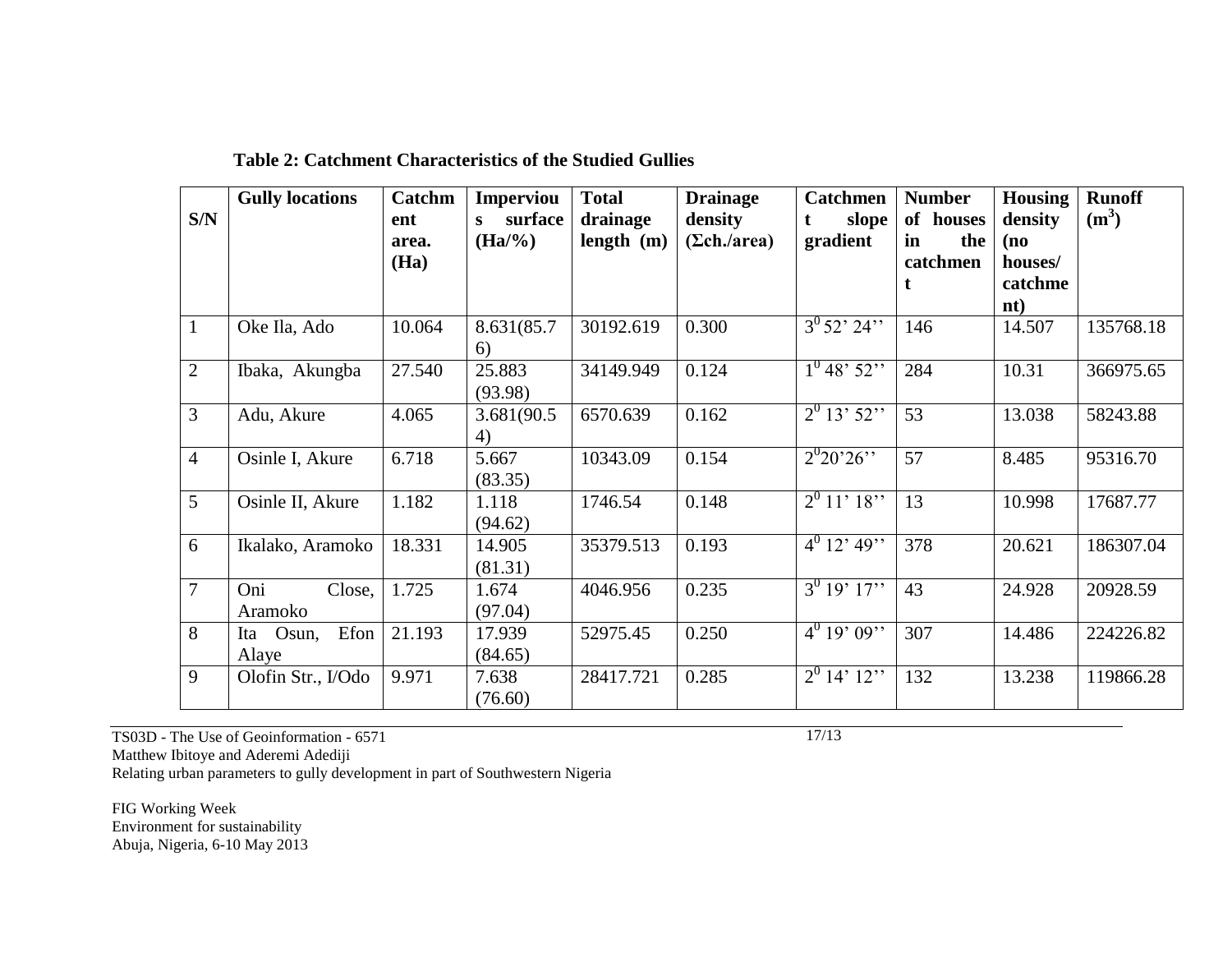| 10 | St. Francis, I/Odo               | 5.333  | 4.791<br>(89.84)  | 16584.991      | 0.311 | $1^0$ 50' 41'' | 157             | 29.439 | 75180.05       |
|----|----------------------------------|--------|-------------------|----------------|-------|----------------|-----------------|--------|----------------|
| 11 | Odo Osun, I/Oke                  | 12.048 | 11.911(98.<br>86) | 45778.758      | 0.380 | $1^0$ 04' 21'' | 359             | 29.797 | 186902.39      |
| 12 | Ijemoji I, II &III,<br>Igede     | 3.120  | 2.797<br>(89.68)  | 9494.05        | 0.304 | $2^0$ 32' 49'' | 64              | 20.513 | 47239.75       |
| 13 | I&II,<br>Odopupa<br>Igede        | 26.628 | 21.683<br>(81.43) | 62544.970      | 0.235 | $2^{0}56'32"$  | 467             | 17.537 | 366157.15      |
| 14 | Agbangudu, Ijero                 | 4.256  | 3.538<br>(83.13)  | 10959.917      | 0.257 | $8^0$ 24' 40"  | $\overline{51}$ | 11.983 | 53421.02       |
| 15 | AUD, Ikare                       | 63.551 | 53.037<br>(83.46) | 65478.365      | 0.103 | $4^0 36' 38''$ | 714             | 11.235 | 831639.69      |
| 16 | Iyame I&II, Ikare                | 8.260  | 6.876<br>(83.24)  | 13769.442      | 0.182 | $3^0 56' 10'$  | 224             | 27.119 | 107817.93      |
| 17 | Usin, Ikole                      | 9.709  | 9.266<br>(95.44)  | 31650.700      | 0.326 | $1^0$ 33' 02"  | 114             | 11.742 | 140944.11      |
| 18 | Methodist, Ikole                 | 19.693 | 18.848<br>(95.71) | 47263.01       | 0.240 | $2^0$ 7' 33"   | 81              | 4.113  | 286706.67      |
| 19 | Oke Bedo, Ilawe                  | 3.593  | 3.593<br>(99.00)  | 9824.40        | 0.273 | $1^0$ 21' 42"  | 123             | 34.233 | 48954.98       |
| 20 | Eddy<br>Hotel,<br>Ilutitun       | 77.265 | 62.358<br>(80.71) | 203981.28<br>8 | 0.264 | $1^0$ 59' 06'  | 620             | 8.024  | 1544419.7<br>4 |
| 21 | Aduwo Str., Ode<br>Aye           | 16.337 | 14.543(94.<br>44) | 45907.406      | 0.281 | $2^0 06' 36''$ | 248             | 15.180 | 360177.47      |
| 22 | Idogun, Ode Irele                | 1.898  | 1.852<br>(97.56)  | 4631.771       | 0.244 | $1^0$ 12'35''  | 63              | 33.193 | 47554.84       |
| 23 | Orunbemiku, Ode<br>Irele         | 3.808  | 3.738<br>(98.17)  | 10700.666      | 0.281 | $1^0$ 09' 44'' | 86              | 22.586 | 9778.20        |
|    | The Use of Geoinformation - 6571 |        |                   |                |       | 18/13          |                 |        |                |

TS03D - The Use of Geoinformation - 6571

Matthew Ibitoye and Aderemi Adediji

Relating urban parameters to gully development in part of Southwestern Nigeria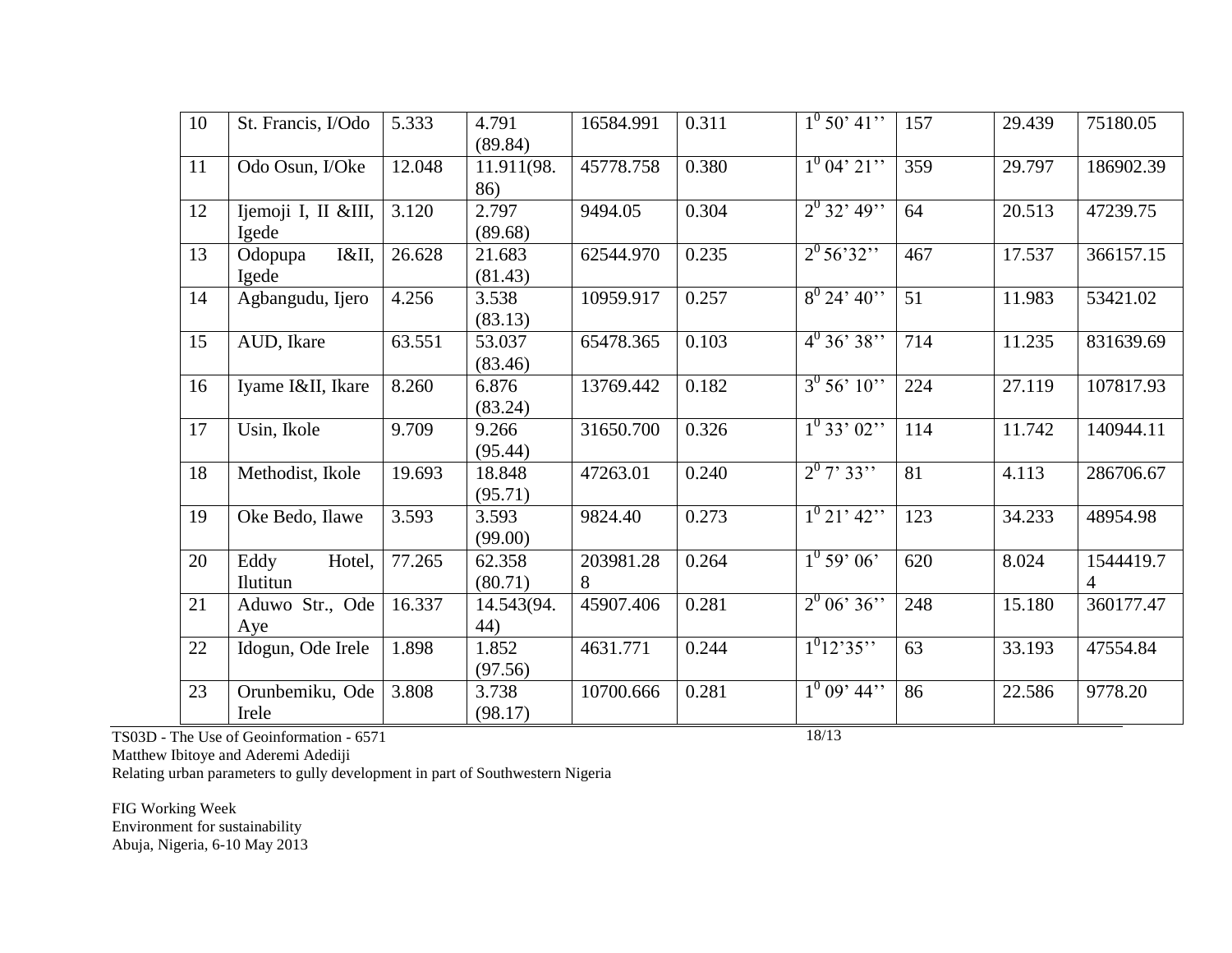| 24 | Awiri, Odo Owa       | 5.327   | 5.133      | 1603.427  | 0.301 | $3^0 \overline{16}$ 41"                   | 107     | 20.086  | 77520.35  |
|----|----------------------|---------|------------|-----------|-------|-------------------------------------------|---------|---------|-----------|
|    |                      |         | (96.36)    |           |       |                                           |         |         |           |
| 25 | Ikese I, II $&$ III, | 14.210  | 11.022     | 32825.465 | 0.231 | $2^0$ 49' 55"                             | 148     | 10.415  | 156269.13 |
|    | Oka                  |         | (77.57)    |           |       |                                           |         |         |           |
| 26 | Odo Ese I, Oke       | 16.654  | 15.812     | 46250.587 | 0.278 | $3^0$ 12' 10''                            | 209     | 12.550  | 197647.75 |
|    | Imesi                |         | (94.94)    |           |       |                                           |         |         |           |
| 27 | Odo Ese II, Oke      | 5.390   | 4.241      | 15673.710 | 0.288 | $3^0$ 34' 51'                             | 79      | 14.657  | 53016.59  |
|    | Imesi                |         | (78.68)    |           |       |                                           |         |         |           |
| 28 | Odo Ese III, Oke     | 1.834   | 1.835      | 5760.612  | 0.314 | $3^0\,51^{\prime\prime}16^{\prime\prime}$ | 33      | 17.993  | 22931.78  |
|    | Imesi                |         | (100.00)   |           |       |                                           |         |         |           |
| 29 | Odo Iro I, II&II,    | 6.194   | 6.006      | 19386.806 | 0.313 | $\sqrt{2^0}$ 49' 41''                     | 205     | 33.096  | 75075.22  |
|    | Oke Imesi            |         | (96.96)    |           |       |                                           |         |         |           |
| 30 | Ayeka, Okitipupa     | 19.675  | 15.418     | 49385.130 | 0.251 | $1^0$ 56' 40''                            | 103     | 5.235   | 381858.42 |
|    |                      |         | (78.36)    |           |       |                                           |         |         |           |
| 31 | Apata, Okitipupa     | 46.184  | 33.485     | 90520.124 | 0.196 | $3^0$ 11' 46''                            | 260     | 5.630   | 829411.34 |
|    |                      |         | (72.51)    |           |       |                                           |         |         |           |
| 32 | Idimepen, Owo        | 7.898   | 5.534      | 10438.51  | 0.132 | $2^0 25' 30''$                            | 60      | 7.597   | 85954.54  |
|    |                      |         | (70.07)    |           |       |                                           |         |         |           |
| 33 | Odo Ose, Owo         | 21.594  | 16.546     | 21641.569 | 0.100 | $3^0 5' 57''$                             | 106     | 4.909   | 25698.66  |
|    |                      |         | (76.63)    |           |       |                                           |         |         |           |
|    |                      | 501.248 | 420.993(83 | 1075878.1 | 7.920 |                                           | 6094    | 539.473 |           |
|    | <b>Total</b>         |         | .99)       | 51        |       |                                           |         |         |           |
|    |                      | 15.189  |            | 32602.368 | 0.240 |                                           | 184.667 | 16.348  |           |
|    | <b>Mean</b>          |         |            |           |       |                                           |         |         |           |

**Source: Fieldwork, 2012**

TS03D - The Use of Geoinformation - 6571 Matthew Ibitoye and Aderemi Adediji Relating urban parameters to gully development in part of Southwestern Nigeria

FIG Working Week Environment for sustainability Abuja, Nigeria, 6-10 May 2013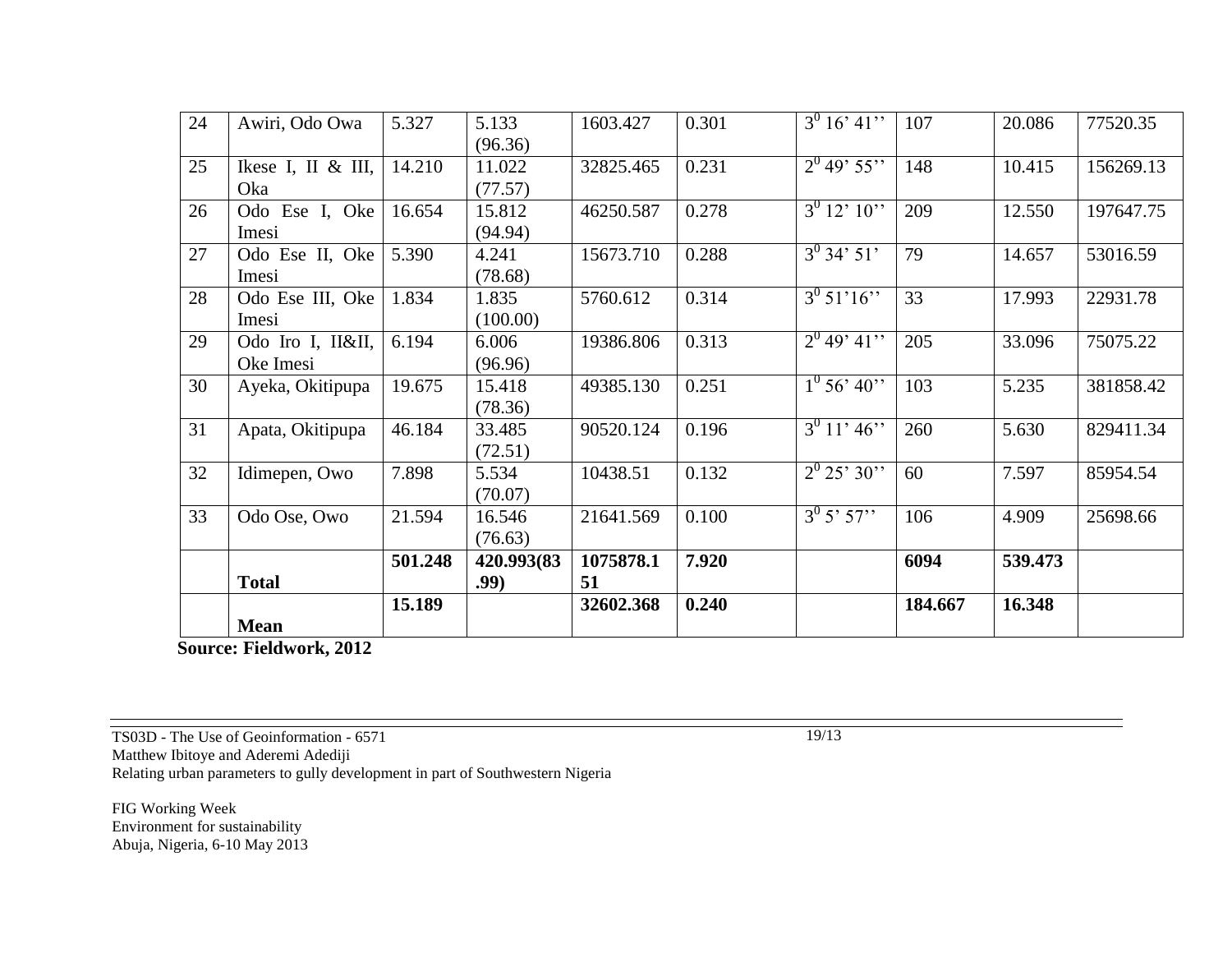TS Matthew Ibitoye and Aderemi Adediji Relating urban parameters to gully development in part of Southwestern Nigeria

FIG Working Week Environment for sustainability Abuja, Nigeria, 6-10 May 2013

TS03D - The Use of Geoinformation - 6571 Matthew Ibitoye and Aderemi Adediji Relating urban parameters to gully development in part of Southwestern Nigeria

FIG Working Week Environment for sustainability Abuja, Nigeria, 6-10 May 2013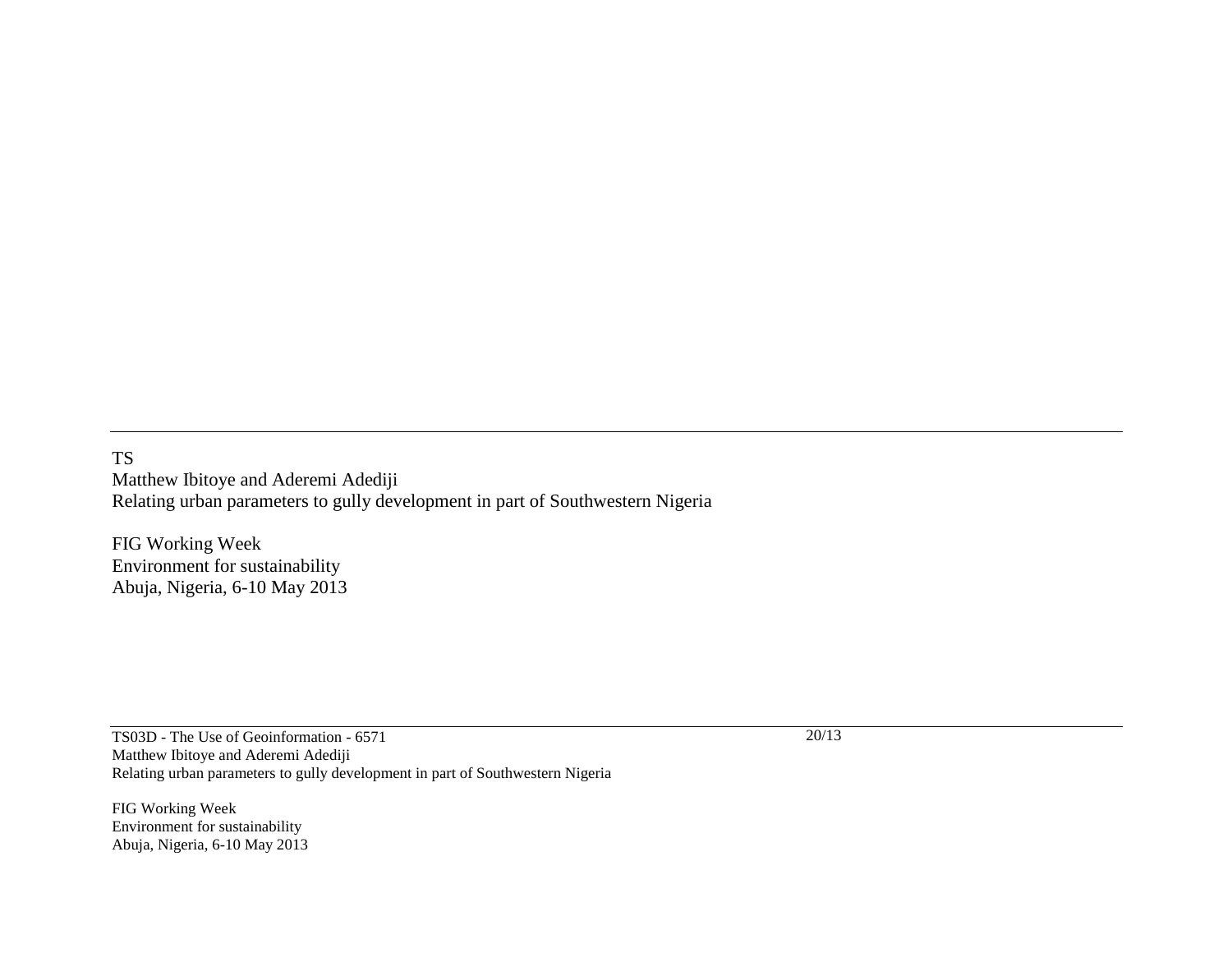|       | $X_1$     | $X_2$        | $X_3$    | $X_4$    | $Y_1$     | $Y_2$     | $Y_3$    | $Y_4$        | $Y_5$    | $Y_6$    | $Y_7$    | $Y_8$    | $Y_9$ |
|-------|-----------|--------------|----------|----------|-----------|-----------|----------|--------------|----------|----------|----------|----------|-------|
| $X_1$ |           |              |          |          |           |           |          |              |          |          |          |          |       |
| $X_2$ | 0.038     | $\mathbf{1}$ |          |          |           |           |          |              |          |          |          |          |       |
| $X_3$ | 0.135     | $-0.900*$    |          |          |           |           |          |              |          |          |          |          |       |
| $X_4$ | $-0.318$  | $-0.668*$    | 0.277    |          |           |           |          |              |          |          |          |          |       |
| $Y_1$ | $-0.225$  | 0.024        | $-0.146$ | 0.198    | 1         |           |          |              |          |          |          |          |       |
| $Y_2$ | $-0.217$  | $-0.001$     | $-0.138$ | 0.238    | $0.994*$  |           |          |              |          |          |          |          |       |
| $Y_3$ | $-0.167$  | $-0.135$     | 0.004    | 0.292    | $0.880*$  | $0.869*$  |          |              |          |          |          |          |       |
| $Y_4$ | 0.192     | $-0.351$     | 0.295    | 0.271    | $-0.364$  | $-0.356$  | $-0.007$ | $\mathbf{1}$ |          |          |          |          |       |
| $Y_5$ | $-0.632*$ | 0.036        | $-0.214$ | 0.280    | 0.061     | 0.047     | $-0.056$ | $-0.144$     |          |          |          |          |       |
| $Y_6$ | 0.221     | 0.086        | 0.075    | $-0.321$ | 0.259     | 0.229     | $0.404*$ | $-0.090$     | $-0.253$ |          |          |          |       |
| $Y_7$ | $-0.102$  | $-0.145$     | 0.152    | 0.062    | $0.954*$  | $0.947*$  | $0.951*$ | $-0.070$     | 0.082.   | $0.452*$ |          |          |       |
| $Y_8$ | $-0.158$  | $-0.271$     | 0.092    | $0.411*$ | $0.841*$  | $0.857*$  | $0.740*$ | $-0.127$     | 0.088    | 0.122    | $0.769*$ |          |       |
| $Y_9$ | 0.206     | $-0.224$     | 0.278    | 0.018    | $-0.462*$ | $-0.443*$ | $-0.328$ | $0.533*$     | $-0.183$ | 0.028    | 0.022    | $-0.012$ |       |

**Table 3: Results of the Pearson Correlation of Some Soil Properties and Catchments Attributes of Gullies in the Study Area**

#### **Source: Fieldwork, 2011**

\* Correlation is significant at the 0.05 level

 $X_1 =$  Bulk density,  $X_2 =$  Sand,  $X_3 =$  Clay,  $X_4 =$  Silt,  $Y_1 =$  Catchment area,  $Y_2 =$  Impervious surface,  $Y_3 =$  Total channel length,  $Y_4$  = Drainage density,  $Y_5$  = Slope gradient,  $Y_6$  = Rainfall,  $Y_7$  = Runoff,  $Y_8$  = No of houses per catchment area,  $Y_9$  = Housing density

## TS Matthew Ibitoye and Aderemi Adediji

TS03D - The Use of Geoinformation - 6571 Matthew Ibitoye and Aderemi Adediji Relating urban parameters to gully development in part of Southwestern Nigeria

FIG Working Week Environment for sustainability Abuja, Nigeria, 6-10 May 2013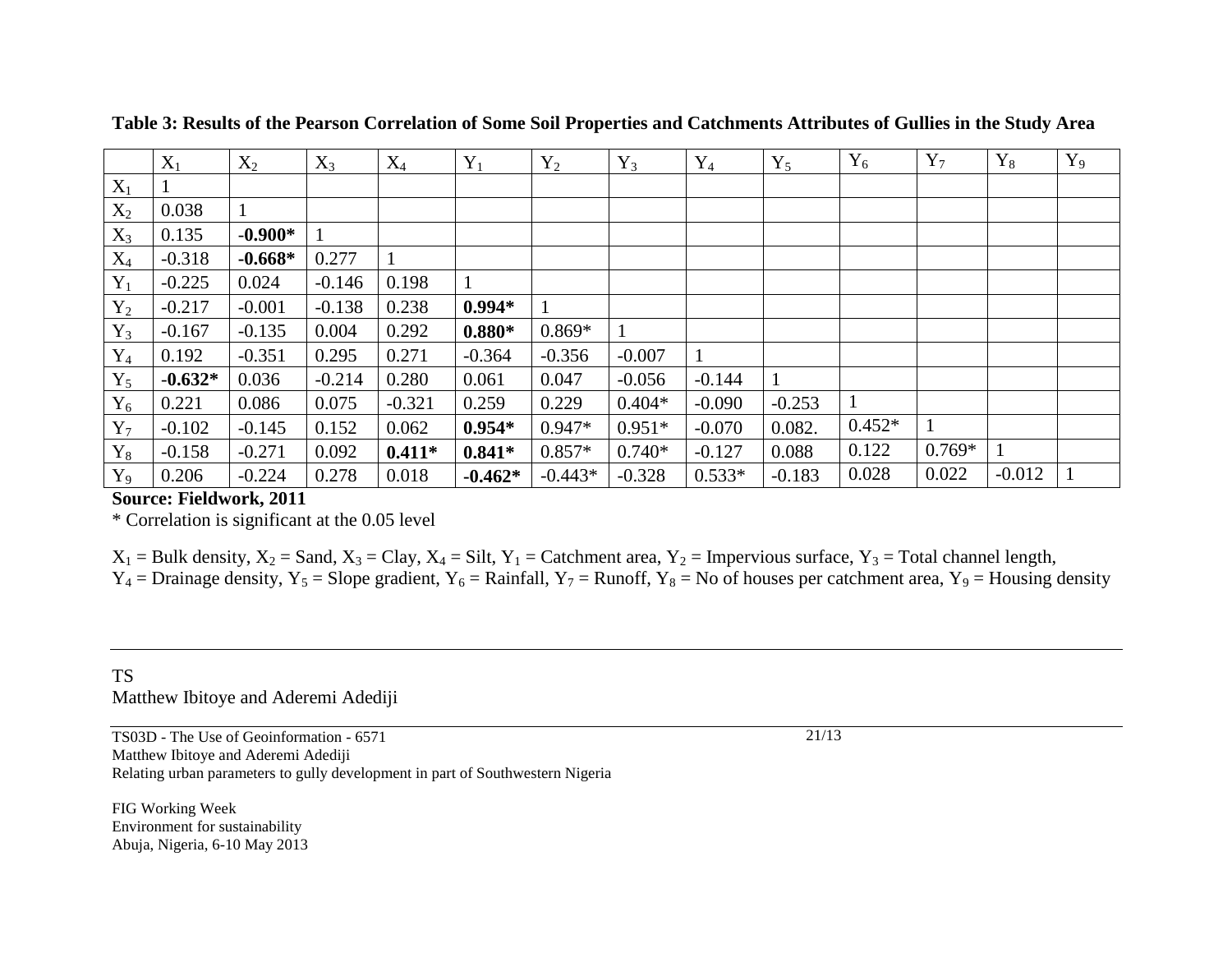Relating urban parameters to gully development in part of Southwestern Nigeria

FIG Working Week Environment for sustainability Abuja, Nigeria, 6-10 May 2013

TS03D - The Use of Geoinformation - 6571 Matthew Ibitoye and Aderemi Adediji Relating urban parameters to gully development in part of Southwestern Nigeria

FIG Working Week Environment for sustainability Abuja, Nigeria, 6-10 May 2013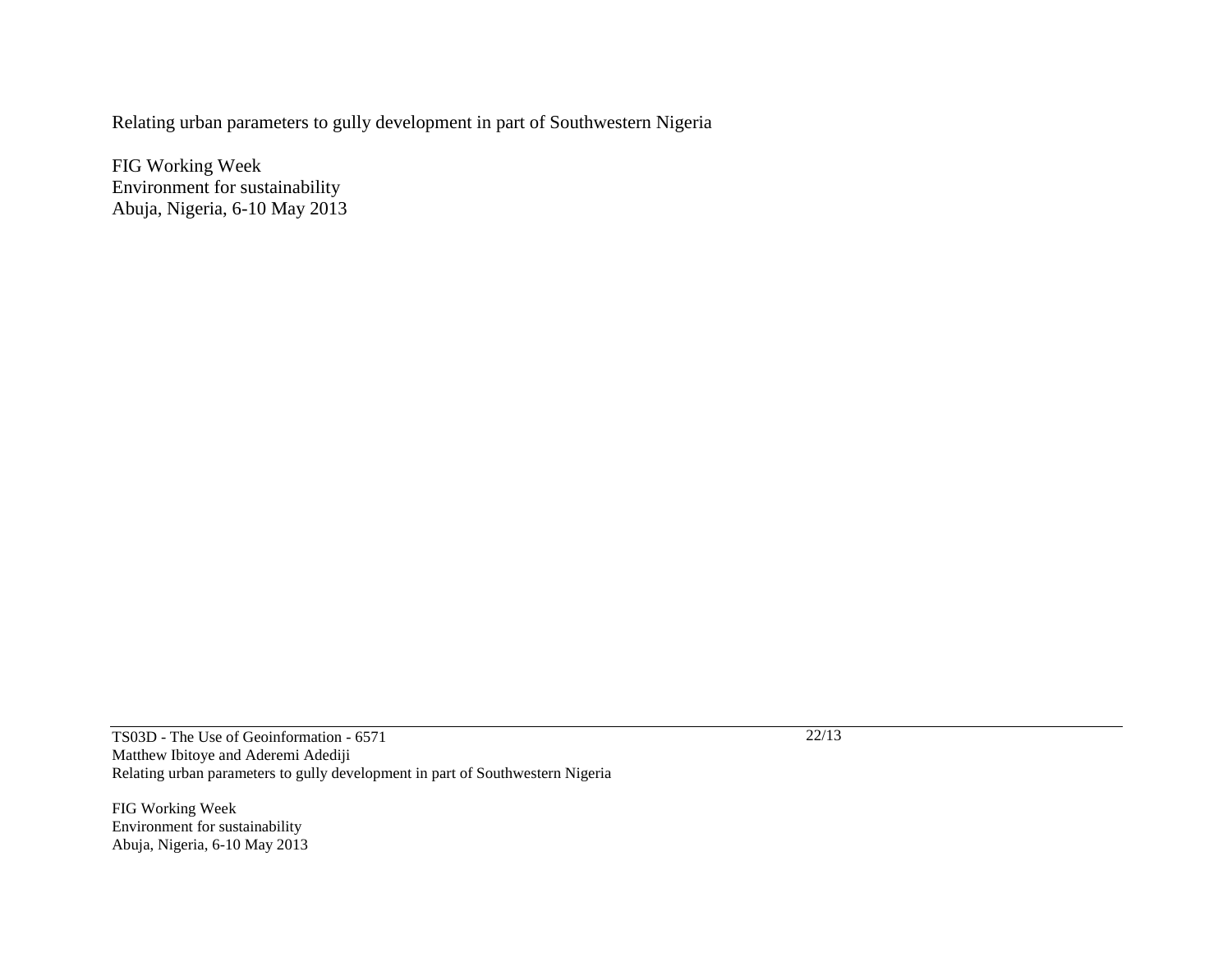| Variables            | Components |          |          |          |  |  |
|----------------------|------------|----------|----------|----------|--|--|
|                      | Factor 1   | Factor 2 | Factor 3 | Factor 4 |  |  |
| Total catchment area | 0.970      | 0.081    | 0.024    | 0.090    |  |  |
| Impervious surface   | 0.977      | $-0.011$ | 0.067    | 0.130    |  |  |
| Drainage density     | 0.242      | $-0.053$ | 0.778    | 0.434    |  |  |
| Channel length       | 0.877      | $-0.048$ | 0.262    | 0.297    |  |  |
| No of Houses         | 0.897      | $-0.084$ | 0.398    | 0.053    |  |  |
| Housing density      | 0.218      | $-0.276$ | 0.908    | 0.041    |  |  |
| Slope gradient       | 0.602      | 0.456    | $-0.350$ | 0.390    |  |  |
| <b>Bulk</b> density  | 0.087      | $-0.129$ | $-0.093$ | 0.266    |  |  |
| Sand %               | $-0.042$   | $-0.990$ | 0.078    | $-0.103$ |  |  |
| Clay $%$             | $-0.037$   | 0.955    | $-0.205$ | $-0.178$ |  |  |
| Silt %               | 0.233      | 0.315    | 0.348    | 0.812    |  |  |
| Rainfall             | $-0.329$   | $-0.093$ | 0.103    | $-0.164$ |  |  |
| Runoff               | $-0.534$   | 0.484    | 0.252    | 0.130    |  |  |
| Erosivity            | $-0.450$   | 0.269    | $-0.023$ | 0.885    |  |  |

**Table 4: Results of the Varimax Rotated Factor Loading Matrix for Four Factors**

**Source: Fieldwork, 2012**

**Table 5: Results of the Factor Analysis Showing Total Variance Explained by the Variables Considered for the Gullies Studied** 

| Component      | Initial Eigenvalues |            |            | <b>Rotation Sums of Squared Loadings</b> |            |            |  |
|----------------|---------------------|------------|------------|------------------------------------------|------------|------------|--|
|                | Total               | $\%$<br>of | Cumulative | Total                                    | $\%$<br>οf | Cumulative |  |
|                |                     | Variance   | $\%$       |                                          | Variance   | %          |  |
|                | 5.353               | 38.234     | 38.234     | 4.419                                    | 31.562     | 31.562     |  |
| $\overline{2}$ | 3.002               | 21.446     | 59.680     | 2.626                                    | 18.758     | 50.320     |  |
| 3              | 2.206               | 15.760     | 75.440     | 2.036                                    | 14.541     | 64.861     |  |
| $\overline{4}$ | 1.824               | 13.028     | 88.468     | 1.908                                    | 13.627     | 78.789     |  |
| 5              | 1.023               | 7.304      | 95.775     | 1.401                                    | 10.006     | 88.495     |  |
| 6              | 0.453               | 3.239      | 99.011     |                                          |            |            |  |
| $\overline{7}$ | 0.115               | 0.819      | 99.830     |                                          |            |            |  |
| 8              | 0.024               | 0.170      | 100.00     |                                          |            |            |  |
| 9              | 0.00                | 0.00       | 100.00     |                                          |            |            |  |

TS03D - The Use of Geoinformation - 6571

Matthew Ibitoye and Aderemi Adediji

Relating urban parameters to gully development in part of Southwestern Nigeria

FIG Working Week Environment for sustainability Abuja, Nigeria, 6-10 May 2013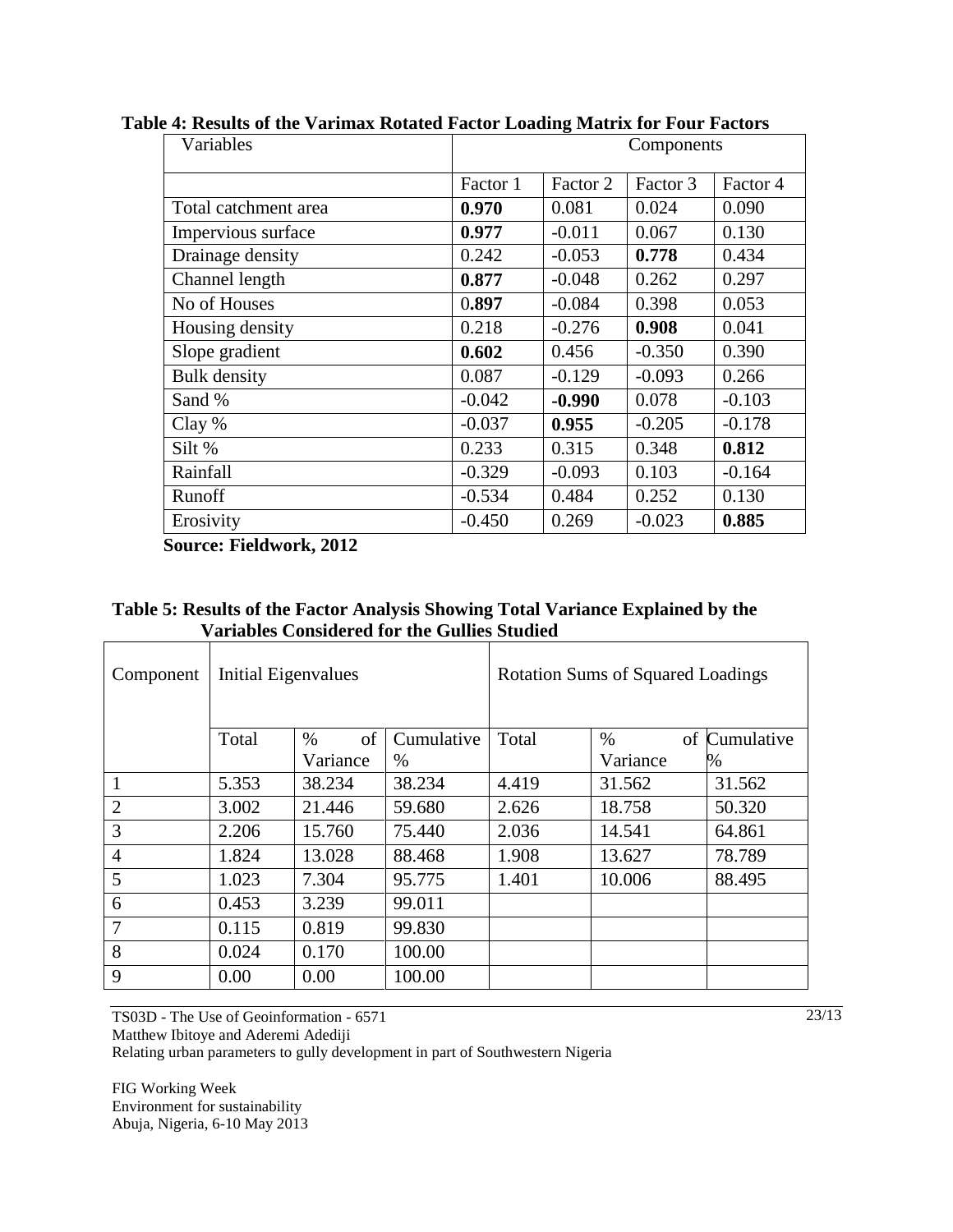| 10                   | 0.00 | 0.00 | 100.00 |  |  |
|----------------------|------|------|--------|--|--|
|                      | 0.00 | 0.00 | 100.00 |  |  |
| 1 <sub>2</sub><br>⊥∠ | 0.00 | 0.00 | 100.00 |  |  |
| 13                   | 0.00 | 0.00 | 100.00 |  |  |

**Source: Fieldwork, 2012**

**Table 6: Results of the Stepwise Regression of Earth Material and Catchment Parameters of Gullies in the Study area**

|                               |                           |            | <b>ANOVA</b> |       |                      |          |       |
|-------------------------------|---------------------------|------------|--------------|-------|----------------------|----------|-------|
| <b>Variables</b>              | $\overline{\mathbf{R}^2}$ | Adj. $R^2$ | <b>F-cal</b> | Sig.  | $\boldsymbol{\beta}$ | t        | Sig.  |
| Impervious<br>$(x_1)$<br>area | 0.716                     | 0.443      | 7.368        | 0.030 | 0.585                | 3.16     | 0.020 |
| only                          |                           |            |              |       |                      |          |       |
| bulk density $(x_2)$          | 0.182                     | 0.298      | 5.094        | 0.024 | 0.557                | 3.011    | 0.024 |
| Impervious area $(x_1)$ &     | 0.898                     | 0.741      | 12.462       | 0.007 |                      |          |       |
| bulk density $(x_2)$          |                           |            |              |       |                      |          |       |
| Sand $(\frac{6}{3}) (x_3)$    | 0.178                     |            |              |       | $-0.197$             | 0.981    | 0.372 |
| Silt $(\%) (x_4)$             | $-0.149$                  |            |              |       | $-0.149$             | 0.698    | 0.516 |
| Clay $(\%)(x_5)$              | $-0.158$                  |            |              |       | $-0.158$             | 0.834    | 0.442 |
| Catchment area $(x_6)$        | $-1.519$                  |            |              |       | $-1.519$             | $-1.045$ | 0.344 |
| Drainage length $(x_7)$       | 0.429                     |            |              |       | 0.429                | 0.795    | 0.463 |
| Drainage density $(x_8)$      | 0.029                     |            |              |       | 0.029                | 0.137    | 0.896 |
| Slope gradient $(x_9)$        | $-0.067$                  |            |              |       | $-0.067$             | $-0.246$ | 0.815 |
| Housing density $(x_{10})$    | $-0.132$                  |            |              |       | $-0.132$             | $-0.668$ | 0.530 |
| Annual rainfall $(x_{11})$    | $-0.116$                  |            |              |       | $-0.116$             | $-0.498$ | 0.640 |
| Runoff $(x_{12})$             | $-0.016$                  |            |              |       | $-0.016$             | $-0.172$ | 0.946 |
| Erosivity $(x_{13})$          | $-0.127$                  |            |              |       | $-0.127$             | $-0.562$ | 0.598 |

**Source: Fieldwork, 2012**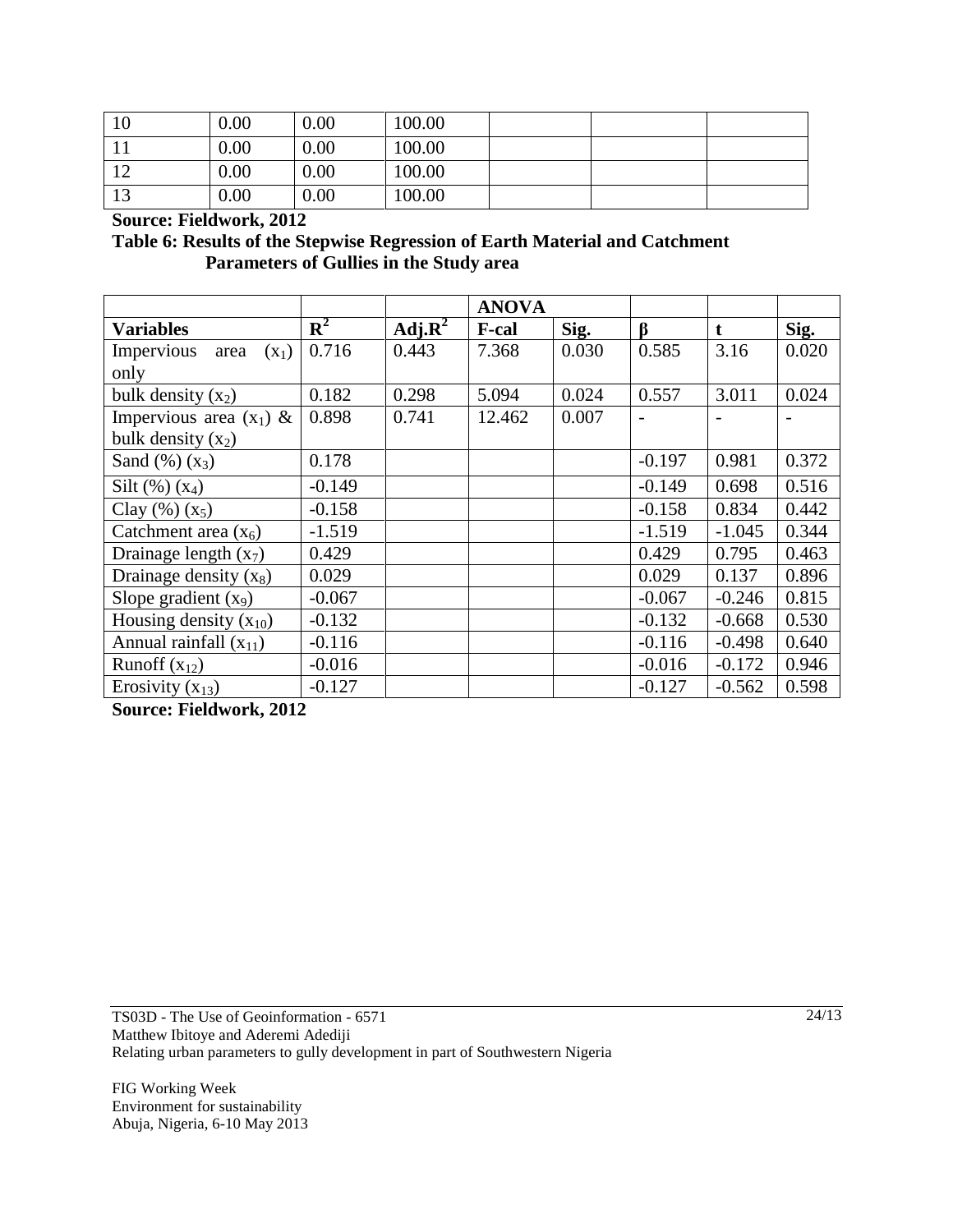

Plate1: Plate 2:

Plate 1: Gully formed as a result of poor urban land use management at Ayeka, Okitipupa

Plate 2: Gully formed as a result of half way termination of concrete channel at the back of Gospel Faith Mission Church, Ado Ekiti

### **BIOGRAPHICAL NOTES**

**Matthew O. Ibitoye** holds B.Sc., M.Sc. and Ph.D degrees in Geography and Environmental Control and Management, respectively from the University of Calabar and Obafemi Awolowo University, Ile Ife, Nigeria. He is an alumnus of the Federal School of Surveying, Oyo where he obtained postgraduate qualifications in Surveying and Geographical Information Systems (GIS). He is a Fellow and Vice President of the Nigerian Institution of Surveyors. A Registered Surveyor and the Managing Director of Geomatt Associates and Environmental Services, Nigeria. He is an adjunct Lecturer at Joseph Ayo Babalola University, Ikeji Arakeji, Nigeria.

**Aderemi Adediji** is an Associate Professor in the Department of Geography, Obafemi Awolowo University, Ile-Ife, Nigeria. He holds a B.Sc, M.Sc and Ph.D degrees from Obafemi Awolowo University, Ile Ife. He specializes in Hydrology and GIS.

#### **Dr. Matthew IBITOYE**

Geomatt Associates and Environmental Services Oyemekun Commercial Complex, Akure, Ondo State, Nigeria +2348034730290 geomattim@yahoo.com

TS03D - The Use of Geoinformation - 6571 Matthew Ibitoye and Aderemi Adediji Relating urban parameters to gully development in part of Southwestern Nigeria

FIG Working Week Environment for sustainability Abuja, Nigeria, 6-10 May 2013